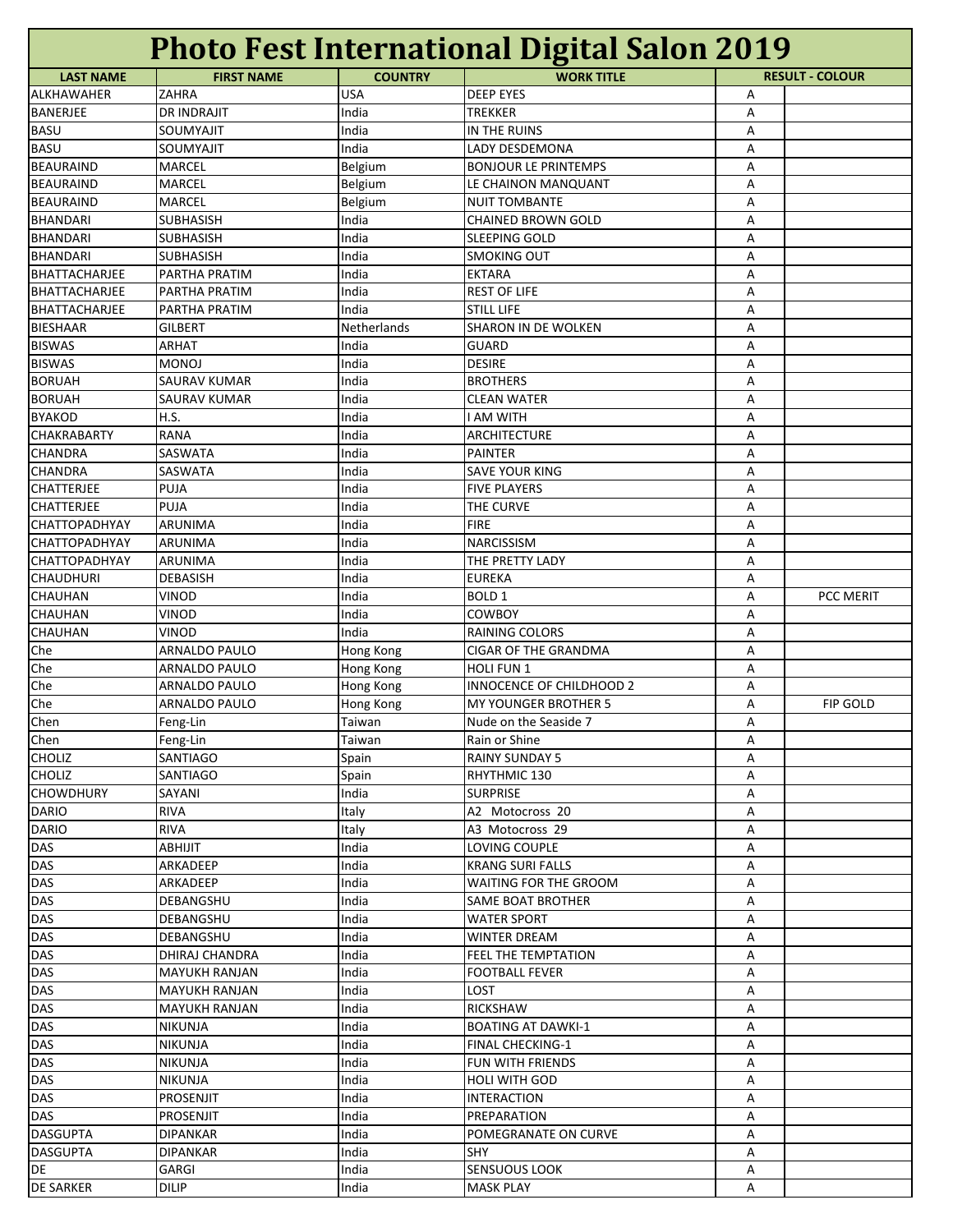| <b>DEBRECZI</b>                  | <b>JANOS</b>            | Hungary     | <b>TANGO AT DAWN</b>           | Α |                    |
|----------------------------------|-------------------------|-------------|--------------------------------|---|--------------------|
| DEBRECZI                         | <b>JANOS</b>            | Hungary     | TRUTH UNCOVERED                | Α |                    |
| <b>DUTTA</b>                     | <b>CHINMOY</b>          | India       | Portrait 123                   | Α |                    |
| <b>FONG</b>                      | CHANONN                 | Malaysia    | <b>EXPLORING</b>               | Α |                    |
| FONG                             | <b>CHANONN</b>          | Malaysia    | <b>SALT COLLECTION2</b>        | Α |                    |
| <b>FONG</b>                      | <b>CHANONN</b>          | Malaysia    | SEWING FISH NET2               | Α |                    |
| <b>GADODIA</b>                   | SOURAV                  | India       | THE BOND                       | Α |                    |
| <b>GHOSH</b>                     | ALAKESH                 | India       | <b>TRUST AND PEACE</b>         | Α |                    |
| <b>GHOSH</b>                     | <b>TAPAS</b>            | India       | Portrait of Kali               | Α |                    |
| <b>GHOSH</b>                     | <b>TAPAS</b>            | India       | Showing Their Energy           | Α |                    |
| <b>GOGOI</b>                     | <b>BINOY BIKASH</b>     | India       | SAIL                           | Α |                    |
| <b>GOVINDARAJAN</b>              | MANOHARAN               | India       | <b>AIRSHOW 2</b>               | Α |                    |
| <b>GOVINDARAJAN</b>              | MANOHARAN               | India       | THENI JALLIKATTU 2             | A |                    |
| <b>GRÉTEAU</b>                   | GARY                    | France      | RENVERRESANT                   | Α |                    |
| <b>GROSS</b>                     | <b>EDUARD</b>           | Romania     | ENLIGHTENMENT                  | Α |                    |
| <b>GUTTERIDGE</b>                | <b>ANDY</b>             | England     | UPSIDE DOWN                    | A |                    |
| <b>HADJIPAVLOU</b>               | <b>THANASIS</b>         | Cyprus      | Sensual momment                | Α |                    |
| <b>HADJIPAVLOU</b>               | <b>THANASIS</b>         | Cyprus      | The look of her soul           | Α |                    |
| <b>HORE</b>                      | <b>DEBABRATA</b>        | India       | IN SEARCH OF 2                 | А |                    |
| <b>HORE</b>                      | <b>DEBABRATA</b>        | India       | LADY WITH THE LAMP             | А |                    |
| <b>HORE</b>                      | DEBABRATA               | India       | WHEN MERMAID CAME IN A VALLEY  | А |                    |
| <b>JAIN</b>                      | HEMACHANDRA             | India       | 003- GAME OF LIGHT             | Α |                    |
| <b>KAR</b>                       | SANDIPAN                | India       | <b>ART OF NATURE</b>           | А |                    |
| <b>KAR</b>                       | SNIGDHA                 | India       | <b>NAGA WARRIOR</b>            | Α |                    |
| <b>KHANNA</b>                    | ARUN                    | India       | <b>HOUSEHOLD BEAUTIES</b>      | Α |                    |
| <b>KISMET</b>                    | <b>FERIDUN</b>          | Turkey      | COLOR OF FOCA IN TURKEY        | А |                    |
| <b>KISMET</b>                    | <b>FERIDUN</b>          | Turkey      | JAVELIN 8                      | А |                    |
| <b>KISMET</b>                    | <b>FERIDUN</b>          | Turkey      | TOWN LIFE 4                    | Α |                    |
| <b>KORLAPATI</b>                 | SARASWATIRAO            | India       | <b>GOLD MUG AND GRAPES</b>     | А |                    |
| <b>KRISHNA</b>                   | <b>SALADI</b>           | India       | SPEEDDENCE                     | Α |                    |
| <b>KUMAR</b>                     | PETAVINOD               |             |                                |   |                    |
| <b>KYPRIANOU</b>                 | <b>KLEA</b>             | India       | Tribal Woman Cooking over Fire | А |                    |
| <b>KYPRIANOU</b>                 | <b>KLEA</b>             | Cyprus      | Inner Thoughts Of Elena        | Α |                    |
|                                  |                         | Cyprus      | Purple Dream                   | Α | PCC MERIT          |
| LE HOANG                         | <b>NHAN</b>             | Vietnam     | DAN LUOI CA 6                  | Α |                    |
| LEUNG                            | <b>CYRIL KWOK KEUNG</b> | Hong Kong   | <b>ENJOY SMOKING</b>           | Α |                    |
| LEUNG                            | <b>CYRIL KWOK KEUNG</b> | Hong Kong   | <b>MOLDING</b>                 | Α |                    |
| LINDQVIST                        | LEENA-MAIJA             | Finland     | LITTLE GIRL ON STONE STEPS     | Α |                    |
| <b>LUKOVIC</b>                   | VOJISLAV                | Serbia      | HEAVENLY ENLIGHMENT            | Α |                    |
| LUKOVIC                          | VOJISLAV                | Serbia      | JOLLY TRUMPETER                | Α |                    |
| <b>LUKOVIC</b><br><b>LYBAERT</b> | <b>VOJISLAV</b>         | Serbia      | <b>UNTO AGES OF AGES</b>       | Α |                    |
|                                  | DANIEL                  | Netherlands | <b>GECORRIGEERDE VLUCHT</b>    | A |                    |
| LYBAERT                          | DANIEL                  | Netherlands | <b>SCHOOLVAKANTIE</b>          | А | <b>PCC SILVER</b>  |
| <b>LYON</b>                      | <b>DAVID</b>            | England     | Durdle Door                    | А |                    |
| M                                | MAHESHWARAIAH           | India       | <b>HORSE SHOE BEND</b>         | Α |                    |
| <b>MAILAR</b>                    | VIJAY                   | India       | <b>FPRCE OF FOUR</b>           | Α |                    |
| <b>MAJUMDER</b>                  | SANTANU                 | India       | COLOSSAL                       | Α |                    |
| <b>MAKAROVIC</b>                 | ZORAN                   | Croatia     | OLD FORESTR                    | А |                    |
| <b>MANOHARAN</b>                 | <b>RUDRA</b>            | India       | LADIES WITH A KID              | Α |                    |
| <b>MISRA</b>                     | SAYAN                   | India       | RIMI 1                         | Α | FIP RIBBON         |
| <b>MISRA</b>                     | SAYAN                   | India       | THE PHOTOGRAPHER 1             | Α |                    |
| <b>MITRA</b>                     | DR SAURENDRA NATH       | India       | <b>MAN WITH BEARD 2</b>        | Α |                    |
| <b>MITRA</b>                     | DR SAURENDRA NATH       | India       | SMOKER 1                       | Α |                    |
| <b>MUKHERJEE</b>                 | DEBARGHYA               | India       | <b>BLUE MOON</b>               | Α |                    |
| <b>MUKHERJEE</b>                 | DEBARGHYA               | India       | <b>VICTORIA</b>                | А |                    |
| <b>MULLUR</b>                    | VAIBHAV                 | India       | <b>COLOUR ZOOM BURST</b>       | Α |                    |
| <b>NGUYEN</b>                    | <b>DUY TUONG</b>        | <b>USA</b>  | LAKE TUYEN LA 4                | Α |                    |
| PALANGE                          | SHRIDHAR                | India       | THE SPARKLING SWORD            | Α |                    |
| <b>PANDHER</b>                   | SARABJIT                | India       | <b>GOLDEN MOMENTS</b>          | Α |                    |
| <b>PANDHER</b>                   | <b>SARABJIT</b>         | India       | JOURNEYING INWARDS             | Α |                    |
| PAUL                             | ABANI                   | India       | INDIFFERENT                    | А |                    |
| <b>PAUL</b>                      | <b>NIKHIL</b>           | India       | A PORTRAIT ARTIST              | А |                    |
| <b>PAUL</b>                      | <b>NIKHIL</b>           | India       | CHOWKIDAR                      | Α |                    |
| PAUL                             | <b>NIKHIL</b>           | India       | READING WORDS OF GOD ATTENTIVE | A |                    |
| PAUL                             | <b>NIKHIL</b>           | India       | SPARROW OF JUNGLE 2            | Α |                    |
| <b>PELISIAK</b>                  | RADOSLAW                | Poland      | <b>AUTUMN CASCADE</b>          | Α | <b>FIAP RIBBON</b> |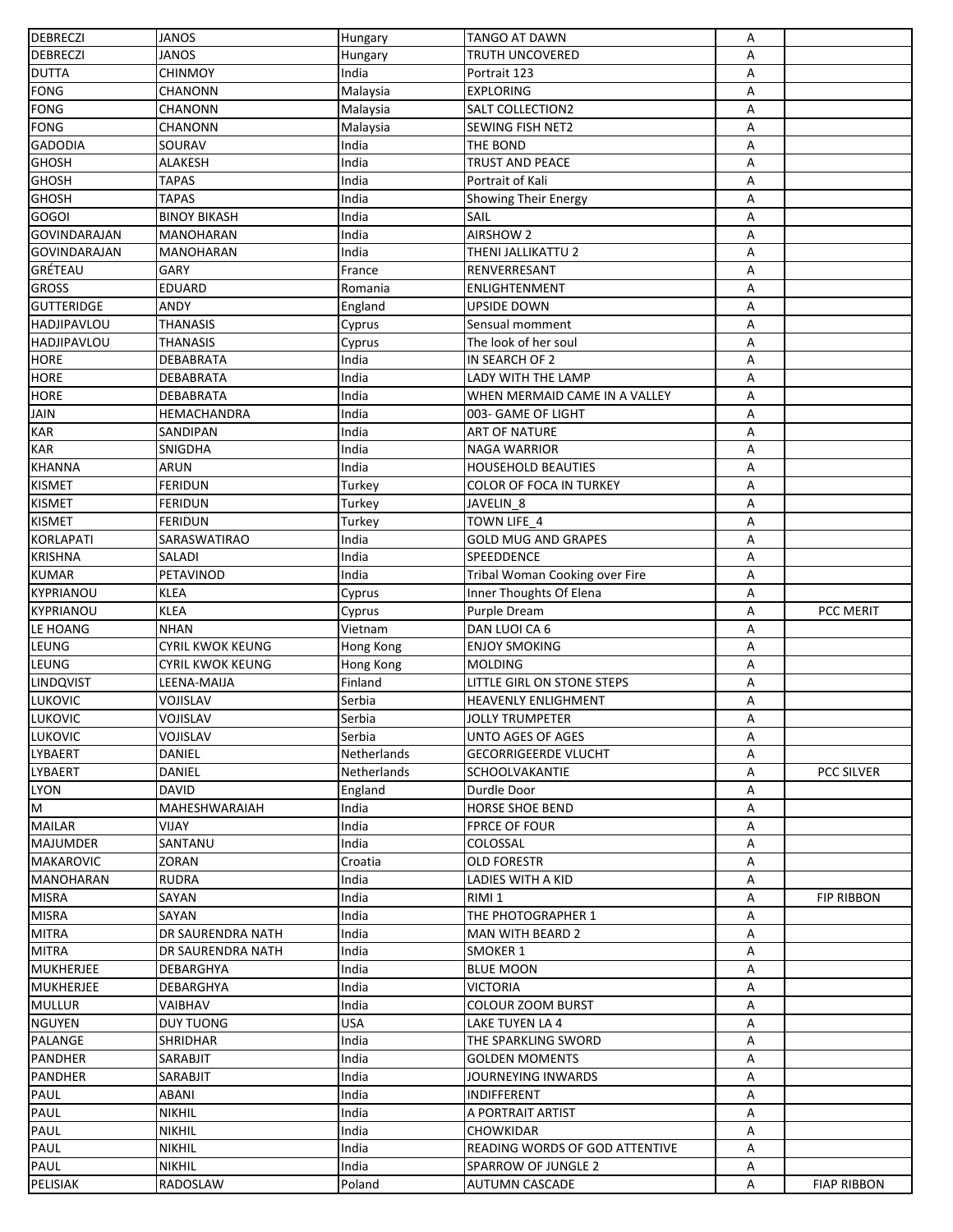| <b>PELISIAK</b>       | RADOSLAW           | Poland         | <b>IN CONTRAST</b>             | Α |                        |
|-----------------------|--------------------|----------------|--------------------------------|---|------------------------|
| PELISIAK              | RADOSLAW           | Poland         | SUNSET IN THE WINDOW           | A |                        |
| PETERSOHN             | <b>UWE</b>         | Germany        | SCHWAENE-2                     | Α |                        |
| PETERSOHN             | <b>UWE</b>         | Germany        | <b>STATISTEN</b>               | Α |                        |
| <b>PINGE</b>          | PALLAVI PINGE      | India          | <b>INTRICACIES</b>             | A | <b>CHAIRMAN CHOICE</b> |
| <b>PINGE</b>          | PALLAVI PINGE      | India          | <b>MUSICALLY</b>               | Α |                        |
| <b>PINGE</b>          | PALLAVI PINGE      | India          | <b>SPRINKLING PEARLS</b>       | А |                        |
| <b>PINGE</b>          | PALLAVI PINGE      | India          | TOM AND CHERRY                 | А |                        |
| <b>PLAHA</b>          | <b>HELMUT</b>      | Germany        | AWAY QUICKLY                   | Α |                        |
| <b>PLAHA</b>          | <b>HELMUT</b>      | Germany        | <b>RACE</b>                    | Α |                        |
| <b>PLAHA</b>          | <b>HELMUT</b>      | Germany        | <b>WAY HOME</b>                | Α |                        |
| PRASAD                | <b>JINESH</b>      | India          | Hell Under Fire                | Α |                        |
| <b>PRASAD</b>         | <b>JINESH</b>      | India          | Srilankan Traditional Dance    | Α |                        |
| PRASAD                | JINESH             | India          | village Pageant                | Α |                        |
| <b>RAPIER</b>         | MALCOLM            | United Kingdom | BATTLING FOR THE LEAD          | Α |                        |
| RAUNIO                | <b>RISTO</b>       | Finland        | PEOPLE IN SPIRAL               | Α |                        |
| <b>RAY</b>            | <b>ASIT KUMAR</b>  | India          | NATURAL DISESTER-1             | Α |                        |
| <b>RAY</b>            | <b>ASIT KUMAR</b>  | India          | SOLITUDE-C2                    | Α |                        |
|                       |                    |                |                                |   |                        |
| <b>RAY</b>            | SRIMANTA           | India          | <b>RURAL INDIA</b>             | Α |                        |
| <b>ROY</b>            | JAYA               | India          | <b>BRINY</b>                   | Α |                        |
| <b>ROY</b>            | <b>JAYA</b>        | India          | PADMAVATI                      | A |                        |
| <b>ROY</b>            | <b>NUPUR KUMAR</b> | India          | <b>RURAL WOMAN</b>             | Α |                        |
| <b>RUBBOLI</b>        | VENIERO            | Italy          | <b>GREEN WINDOW</b>            | A |                        |
| <b>RUBBOLI</b>        | VENIERO            | Italy          | <b>STOKER</b>                  | A |                        |
| ß                     | <b>BALU</b>        | India          | <b>BALANCING ACT</b>           | А |                        |
| S                     | <b>BALU</b>        | India          | THE RACER                      | Α |                        |
| <b>SAHA</b>           | PROSANTA KUMAR     | India          | <b>BEAUTIFULLY BLOOMED</b>     | A |                        |
| SAHA                  | PROSANTA KUMAR     | India          | LET ME FREE                    | Α |                        |
| <b>SAHA</b>           | PROSANTA KUMAR     | India          | SHILA IS IN OTHER WORLD        | Α |                        |
| SALIM                 | MOHAMMAD ALI       | <b>USA</b>     | <b>Hidden Beauty</b>           | Α |                        |
| <b>SAXENA JINDAL</b>  | SRUTI              | India          | ISHI IN COLORFUL HAT           | Α |                        |
| <b>SENGUPTA</b>       | SANJOY             | India          | AL AMEEN UNDER CLOUDS          | A |                        |
| <b>SHANBHAG</b>       | PRAMOD. GOVIND.    | India          | <b>ELEPHANTS AT AMBOSELI</b>   | А |                        |
| <b>SHANBHAG</b>       | PRAMOD. GOVIND.    | India          | RED WHISKERED BULBUL EATING BE | Α |                        |
| <b>SHARMA</b>         | <b>RAKESH</b>      | India          | <b>DANCING GIRLS</b>           | Α |                        |
| SIMAZ                 | DARIO MARIO        | Italy          | <b>BIRD ON THE LAKE 2</b>      | А | PCC BRONZE             |
| <b>SIMAZ</b>          | DARIO MARIO        | Italy          | MASK VLK 2                     | А |                        |
| SIMAZ                 | DARIO MARIO        | Italy          | THE FISHERWOMAN                | Α |                        |
| <b>SIMAZ</b>          | DARIO MARIO        | Italy          | WINTER LIGHT 2 W               | A |                        |
| <b>SINGH</b>          | <b>BHUPINDER</b>   | India          | YELLOW SPLASH                  | Α |                        |
| SOARES-GOMES          | <b>ROBERTO</b>     | Brazil         | <b>DESERT</b>                  | A |                        |
| SOARES-GOMES          | <b>ROBERTO</b>     | Brazil         | THE UMBRELLA                   | Α |                        |
| <b>THAKKAR</b>        | <b>MUKESH</b>      | India          | THE WINTER MORNING             | Α |                        |
| TRYLANSKI             | ZYGMUNT            | Poland         | After mulds                    | Α |                        |
| <b>TRYLANSKI</b>      | ZYGMUNT            | Poland         | Tanning                        | Α |                        |
| <b>TZENG</b>          | CHIN-FA            | Taiwan         | <b>DREAMY BALLET</b>           | Α |                        |
| <b>ULLRICH</b>        | <b>BERND</b>       | Germany        | Joy                            | Α |                        |
| <b>ULLRICH</b>        | <b>BERND</b>       | Germany        | Kreativ_1                      | Α |                        |
| <b>ULLRICH</b>        | <b>BERND</b>       | Germany        | Subway                         | Α |                        |
| VAJAIANU              | ALEXANDRE          | Romania        | <b>ALINE 108</b>               | Α |                        |
| VEERABHADRARAO        | TUMMALAPALLI       | India          | <b>BRICKWORLD</b>              | Α |                        |
| VEERABHADRARAO        | TUMMALAPALLI       | India          | <b>GREENGRAPES</b>             | Α |                        |
| VEERABHADRARAO        | TUMMALAPALLI       | India          | <b>MISTYMORNING</b>            | Α | PCC GOLD               |
| <b>VEERABHADRARAO</b> | TUMMALAPALLI       | India          | <b>UNITY</b>                   | Α |                        |
| <b>WELFORD</b>        | PETER-M-           | United Kingdom | <b>INTERLOPERS</b>             | Α | <b>FIAP RIBBON</b>     |
| WELLER                | <b>CLAUDIA</b>     | Germany        | <b>WALKING BIZKIT</b>          |   |                        |
|                       |                    |                |                                | Α |                        |
| <b>WHITTY</b>         | <b>CHRIS</b>       | United Kingdom | MEL AND RECORDER 15            | Α |                        |
| <b>WHITTY</b>         | <b>CHRIS</b>       | United Kingdom | MEL AND RECORDER 16            | Α | <b>FIP RIBBON</b>      |
| <b>WHITTY</b>         | <b>CHRIS</b>       | United Kingdom | MEL AND RECORDER 20            | Α |                        |
| <b>WONG</b>           | <b>SHIU GUN</b>    | Hong Kong      | <b>BEGUILING POSE</b>          | Α |                        |
| <b>WONG</b>           | <b>SHIU GUN</b>    | Hong Kong      | <b>BETTY</b>                   | Α |                        |
| <b>WONG</b>           | SHIU GUN           | Hong Kong      | PERPLEXING                     | Α |                        |
| <b>WONG</b>           | SHIU GUN           | Hong Kong      | WINE AND WOMAN 2               | Α |                        |
| ZIMMER                | TANJA              | Germany        | <b>FLOWER-BATH</b>             | А | <b>FIAP GOLD</b>       |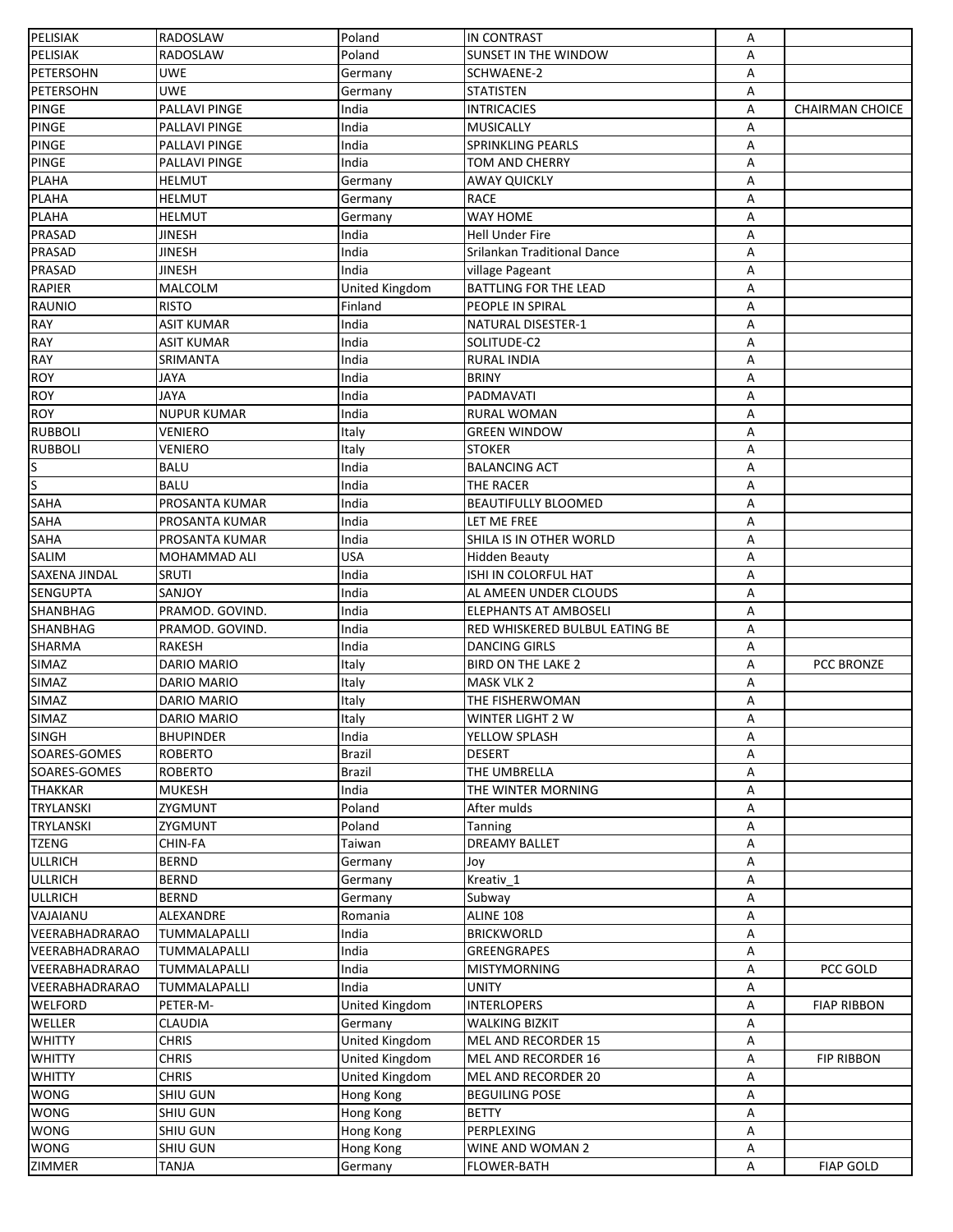| <b>Photo Fest International Digital Salon 2019</b> |                      |                |                                   |   |                            |  |
|----------------------------------------------------|----------------------|----------------|-----------------------------------|---|----------------------------|--|
| <b>LAST NAME</b>                                   | <b>FIRST NAME</b>    | <b>COUNTRY</b> | <b>WORK TITLE</b>                 |   | <b>RESULT - MONOCHROME</b> |  |
| <b>ALVARO</b>                                      | PIERMATTEI           | Italy          | VOLO                              | Α |                            |  |
| BANDYOPADHYAY                                      | <b>PURNA</b>         | India          | <b>GRANDMAA</b>                   | A |                            |  |
| BANDYOPADHYAY                                      | <b>PURNA</b>         | India          | <b>OLDIE</b>                      | Α |                            |  |
| <b>BASAK</b>                                       | SUMANTA              | India          | LADY WITH VIOLIN HK BW            | Α |                            |  |
| <b>BASU</b>                                        | SOUMYAJIT            | India          | PLAN GUARD ACT                    | Α |                            |  |
| <b>BASU</b>                                        | SOUMYAJIT            | India          | THE BOOK READER                   | Α |                            |  |
| <b>BEAURAIND</b>                                   | MARCEL               | Belgium        | CORSAGE                           | Α |                            |  |
| <b>BEAURAIND</b>                                   | MARCEL               | Belgium        | MELODIE DU BONHEUR                | Α |                            |  |
| <b>BIESHAAR</b>                                    | <b>GILBERT</b>       | Netherlands    | <b>ONSCHULDIG KIJKEN</b>          | Α |                            |  |
| <b>BISWAS</b>                                      | <b>MONOJ</b>         | India          | A BIRD                            | Α |                            |  |
| <b>BISWAS</b>                                      | <b>MONOJ</b>         | India          | <b>CLOCK WAY</b>                  | Α | PCC MERIT                  |  |
| <b>BISWAS</b>                                      | <b>MONOJ</b>         | India          | <b>ESCAPE</b>                     | Α |                            |  |
| <b>BISWAS</b>                                      | <b>MONOJ</b>         | India          | <b>HOPE</b>                       | Α |                            |  |
| <b>BORUAH</b>                                      | SAURAV KUMAR         | India          | <b>MORNING DUTY</b>               |   |                            |  |
|                                                    |                      |                | <b>FISHING</b>                    | Α |                            |  |
| <b>BYAKOD</b>                                      | H.S.                 | India          |                                   | Α |                            |  |
| <b>BYAKOD</b>                                      | H.S.                 | India          | <b>MY PET</b>                     | Α |                            |  |
| <b>CHAKRABARTY</b>                                 | <b>RANA</b>          | India          | <b>EMOTIONAL RACE</b>             | Α |                            |  |
| <b>CHANDRA</b>                                     | SASWATA              | India          | <b>AT ISTANBUL</b>                | Α |                            |  |
| <b>CHANDRA</b>                                     | SASWATA              | India          | <b>MUSICIEN</b>                   | Α |                            |  |
| <b>CHATTERJEE</b>                                  | PUJA                 | India          | THE GIRL IN VEIL                  | Α |                            |  |
| <b>CHATTOPADHYAY</b>                               | ARUNIMA              | India          | <b>CARRYING THE CARRIER</b>       | Α |                            |  |
| <b>CHATTOPADHYAY</b>                               | ARUNIMA              | India          | <b>PASSION</b>                    | Α |                            |  |
| <b>CHAUDHURI</b>                                   | <b>DEBASISH</b>      | India          | <b>STRENGTH</b>                   | Α |                            |  |
| <b>CHAUDHURI</b>                                   | DEBASISH             | India          | THE BODY SPEAKS                   | Α |                            |  |
| <b>CHAUDHURI</b>                                   | DEBASISH             | India          | THE OLD MASAI                     | Α |                            |  |
| <b>CHAUHAN</b>                                     | VINOD                | India          | A BEAUTY                          | Α |                            |  |
| <b>CHAUHAN</b>                                     | <b>VINOD</b>         | India          | <b>BLACK HOOD BEAUTY</b>          | Α |                            |  |
| Che                                                | ARNALDO PAULO        | Hong Kong      | <b>EGG HAWKER</b>                 | Α |                            |  |
| Che                                                | <b>ARNALDO PAULO</b> | Hong Kong      | NOODLE MAKERS 1                   | Α | PCC GOLD                   |  |
| Che                                                | <b>ARNALDO PAULO</b> | Hong Kong      | PACU JAWI 1                       | A |                            |  |
| Che                                                | ARNALDO PAULO        | Hong Kong      | <b>SUPER KICK</b>                 | Α |                            |  |
| Chen                                               | Feng-Lin             | Taiwan         | Pulsation of Shape 4              | Α |                            |  |
| Chen                                               | Feng-Lin             | Taiwan         | <b>Wheelchair Racing</b>          | Α |                            |  |
| <b>DARIO</b>                                       | <b>RIVA</b>          | Italy          | A1 Don Giuseppe                   | Α |                            |  |
| <b>DARIO</b>                                       | <b>RIVA</b>          | Italy          | A2 The last greeting              | Α |                            |  |
| DARIO                                              | RIVA                 | Italy          | A3 The greeting under the hou     | Α |                            |  |
| <b>DARIO</b>                                       | <b>RIVA</b>          | Italy          | A4 The beker                      | Α |                            |  |
| <b>DAS</b>                                         | ATANU                | India          | FEAR                              | Α |                            |  |
| DAS                                                | DEBANGSHU            | India          | <b>CITYVIEW</b>                   | Α | <b>CHAIRMAN CHOICE</b>     |  |
| <b>DAS</b>                                         |                      |                | <b>FRAME WALKER</b>               |   |                            |  |
|                                                    | DEBANGSHU            | India          |                                   | Α |                            |  |
| <b>DAS</b>                                         | DEBANGSHU            | India          | <b>INNOCENT LOOK HIDDEN SPEED</b> | Α |                            |  |
| DAS                                                | <b>MAYUKH RANJAN</b> | India          | <b>LION IN CAPTIVITY</b>          | Α |                            |  |
| <b>DAS</b>                                         | <b>NIKUNJA</b>       | India          | <b>SUMMER ARRIVES</b>             | Α |                            |  |
| <b>DAS</b>                                         | SATYAJIT             | India          | ABSORBED                          | Α |                            |  |
| DAS                                                | SATYAJIT             | India          | <b>OASIS</b>                      | Α |                            |  |
| <b>DAS</b>                                         | SATYAJIT             | India          | <b>SILVER LINING</b>              | Α |                            |  |
| <b>DAS BHAWAL</b>                                  | <b>MITA</b>          | India          | <b>QURIOUS EYE2</b>               | Α |                            |  |
| <b>DAS BHAWAL</b>                                  | <b>MITA</b>          | India          | TRY TOO CROSS THE END LINE        | Α |                            |  |
| <b>DASGUPTA</b>                                    | <b>DIPANKAR</b>      | India          | <b>FANCYING</b>                   | Α |                            |  |
| DE                                                 | GARGI                | India          | THE EYES                          | Α |                            |  |
| DE                                                 | GARGI                | India          | <b>WHITE BEAUTY</b>               | Α |                            |  |
| <b>DE</b>                                          | SOMNATH              | India          | <b>COMMUNITY FISHING</b>          | A |                            |  |
| DE                                                 | SOMNATH              | India          | ME AND MY SHADOWS                 | Α |                            |  |
| <b>DEBRECZI</b>                                    | <b>JANOS</b>         | Hungary        | <b>EXPERT AUDIENCE</b>            | Α |                            |  |
| <b>DUTTA</b>                                       | <b>CHINMOY</b>       | India          | Figure Study 41                   | Α |                            |  |
| <b>DUTTA</b>                                       | <b>CHINMOY</b>       | India          | Figure Study 43                   | Α |                            |  |
| <b>DUTTA</b>                                       | <b>CHINMOY</b>       | India          | Music of Life                     | Α |                            |  |
| <b>FONG</b>                                        | <b>CHANONN</b>       | Malaysia       | MID DAY                           | Α |                            |  |
| <b>FONG</b>                                        | CHANONN              | Malaysia       | PEACEFUL MORNING                  | Α |                            |  |
| <b>GANGULY</b>                                     | RANIT                | India          | <b>SWEET HOME</b>                 | Α |                            |  |
| <b>GANGULY</b>                                     | ANIRBAN              | India          | THE OLD LADY                      | A |                            |  |
|                                                    |                      |                |                                   |   |                            |  |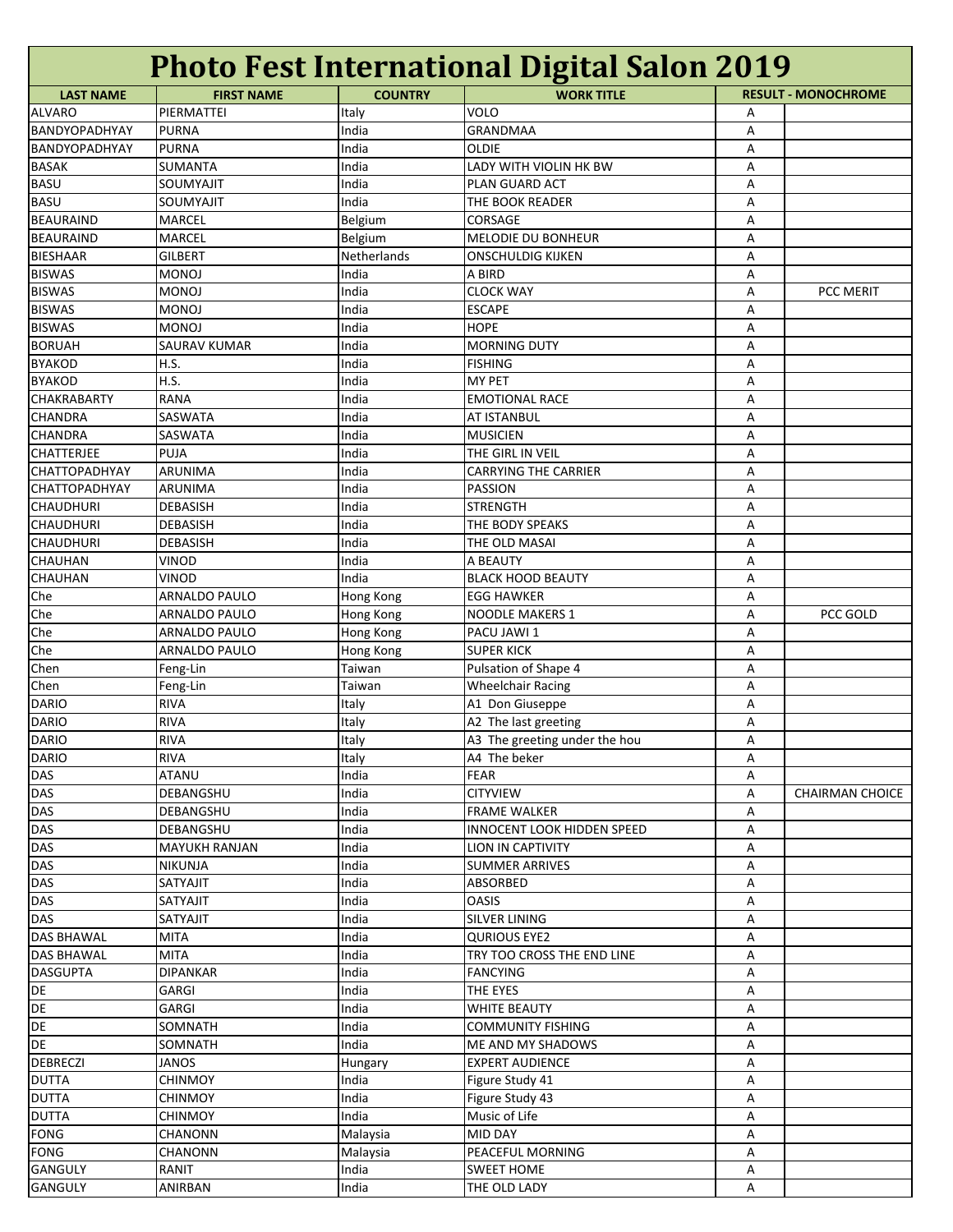| GARG                | <b>SURAJ</b>               | India               | <b>ARTS AND SCIENCE CITY</b>          | Α |                    |
|---------------------|----------------------------|---------------------|---------------------------------------|---|--------------------|
| GARG                | <b>SURAJ</b>               | India               | WHEN TIME STOOD STILL                 | Α | <b>PCC SILVER</b>  |
| GHOSH               | <b>TAPAS</b>               | India               | Staircase                             | Α |                    |
| GHOSH               | <b>TAPAS</b>               | India               | War and Peace                         | Α |                    |
| <b>GUTTERIDGE</b>   | ANDY                       | England             | <b>CLEAR SYMMETRY</b>                 | Α |                    |
| <b>GUTTERIDGE</b>   | ANDY                       | England             | <b>FOCUSSED ON BEAM</b>               | А |                    |
| <b>HADJIPAVLOU</b>  | THANASIS                   | Cyprus              | Beauty behind mask                    | Α |                    |
| <b>HADJIPAVLOU</b>  | THANASIS                   | Cyprus              | Magnetic eyes                         | Α |                    |
| <b>KABIR</b>        | SYED RABIUL                | India               | RETURNING HOME 04                     | А |                    |
| <b>KAR</b>          | SANDIPAN                   | India               | UNTOLD STORY                          | А |                    |
| <b>KAR</b>          | SANDIPAN                   | India               | WALK ON CHASE BOARD                   | А |                    |
| <b>KAR</b>          |                            | India               | PLAYING MOMENT                        | А |                    |
| <b>KAR</b>          | SNIGDHA                    |                     |                                       |   |                    |
| <b>KAR</b>          | SNIGDHA                    | India               | SPIRAL                                | Α |                    |
|                     | SNIGDHA                    | India               | <b>WALKING THROUGH MEMORIESOFLIFE</b> | Α |                    |
| <b>KUMAR</b>        | PETAVINOD                  | India               | <b>POT MAKER</b>                      | Α |                    |
| <b>KUMAR</b>        | PETAVINOD                  | India               | PRAYER                                | А |                    |
| KYPRIANOU           | <b>KLEA</b>                | Cyprus              | <b>Light and Shadows</b>              | Α | <b>FIAP RIBBON</b> |
| LAHIRI              | <b>HIMADRI SIKHAR</b>      | India               | <b>BULL POWER</b>                     | Α |                    |
| LAHIRI              | SOUGATA                    | India               | ANGLE                                 | Α |                    |
| LE HOANG            | <b>NHAN</b>                | Vietnam             | <b>VE BANG CHAN 5</b>                 | А |                    |
| LEUNG               | <b>CYRIL KWOK KEUNG</b>    | Hong Kong           | HORSES                                | А |                    |
| LEUNG               | CYRIL KWOK KEUNG           | Hong Kong           | POUR STEEL LIQUID 2                   | А |                    |
| LEUNG               | CYRIL KWOK KEUNG           | Hong Kong           | ROLLER SKATING COMPETITION            | А |                    |
| LEUNG               | CYRIL KWOK KEUNG           | Hong Kong           | <b>SHADOW DANCING</b>                 | А |                    |
| <b>LYBAERT</b>      | DANIEL                     | Netherlands         | IN DE TUNNEL                          | А |                    |
| <b>LYBAERT</b>      | DANIEL                     | Netherlands         | KLEINE ZEEROVER 2 IN ZWW              | Α |                    |
| <b>LYBAERT</b>      | DANIEL                     | Netherlands         | <b>MONO CONTPIEP</b>                  | Α | <b>FIAP RIBBON</b> |
| <b>MAKAROVIC</b>    | <b>ZORAN</b>               | Croatia             | IT IS ONLY A DOLL                     | Α |                    |
| <b>MAKAROVIC</b>    | ZORAN                      | Croatia             | JAKOB                                 | А |                    |
| <b>MAKAROVIC</b>    | <b>ZORAN</b>               | Croatia             | <b>WORRIES</b>                        | А |                    |
| <b>MILENTIJEVIC</b> | <b>JELICA</b>              | Serbia              | <b>BLACKSMITH</b>                     | А |                    |
| <b>MISRA</b>        | SAYAN                      | India               | <b>NUDE 4</b>                         |   |                    |
|                     |                            |                     |                                       | Α |                    |
| <b>MISRA</b>        | SAYAN                      | India               | RIMA NUDE 2                           | Α |                    |
| <b>MISRA</b>        | SAYAN                      | India               | RIMA NUDE 4                           | А | PCC MERIT          |
| <b>MISRA</b>        | SAYAN                      | India               | <b>VICTORIAN BEAUTY BW</b>            | А |                    |
| <b>MITRA</b>        | DR SAURENDRA NATH          | India               | <b>BULLOCK RACE 3</b>                 | А |                    |
| <b>MITRA</b>        | DR SAURENDRA NATH          | India               | <b>ELDERLY TURKMEN</b>                | Α |                    |
| MUKHERJEE           | AVIJIT                     | India               | UNRESTRAINED                          | А |                    |
| <b>MUKHERJEE</b>    | <b>DEBARGHYA</b>           | India               | LADY WITH A LAMP                      | A |                    |
| NARAYANARAO         | <b>VATTIPALLI</b>          | India               | <b>CEMENT PIPE MAKER</b>              | Α |                    |
| <b>NGUYEN</b>       | <b>DUY TUONG</b>           | <b>USA</b>          | CHILDREN IN HIGH LAND                 | A |                    |
| <b>NGUYEN</b>       | <b>DUY TUONG</b>           | <b>USA</b>          | CHILDREN IN HIGH LAND 8               | А |                    |
| <b>NGUYEN</b>       | <b>QUANG TOAN</b>          | Vietnam             | MAN AND THE SEA                       | Α |                    |
| <b>NGUYEN</b>       | <b>QUANG TOAN</b>          | Vietnam             | <b>MORNING WORK</b>                   | Α |                    |
| <b>NGUYEN</b>       | QUANG TOAN                 | Vietnam             | <b>WANDEROUS</b>                      | А |                    |
| NI DHEAGHAIDH       | CHRISTINA                  | Republic of Ireland | MORNING COFFEE                        | Α |                    |
| <b>NYONG SEN</b>    | CHAI                       | Malaysia            | <b>TRADITIONAL SMOKING</b>            | А |                    |
| PAUL                | <b>NIKHIL</b>              | India               | <b>VIOLINIST</b>                      | А |                    |
| <b>PETERSOHN</b>    | <b>UWE</b>                 | Germany             | <b>GULJAS</b>                         | А |                    |
| PETERSOHN           | <b>UWE</b>                 | Germany             | <b>JANOS TRAEUMT</b>                  | А |                    |
| <b>PHUKAN</b>       | <b>MOUSUMI</b>             | India               | LOST COLOUR                           | А |                    |
| <b>PRASAD</b>       | JINESH                     | India               | <b>Cute GIRL</b>                      | А |                    |
| PRASAD              | JINESH                     | India               | Water carry long from way             | А |                    |
| <b>RAPIER</b>       | MALCOLM                    | United Kingdom      | <b>EIGHTY IN FRONT</b>                | А |                    |
| RAPIER              | MALCOLM                    | United Kingdom      | <b>MATCH READY</b>                    | А |                    |
|                     |                            |                     |                                       |   |                    |
| <b>RAY</b>          | ARNAB                      | India<br>India      | AGGRESSION                            | Α |                    |
| RAY                 | ARNAB                      |                     | <b>CURVE 5</b>                        | Α |                    |
| RAY                 | ARNAB                      | India               | LOVEABLE TOUCH                        | Α | <b>FIP RIBBON</b>  |
| RAY                 | ASIT KUMAR                 | India               | <b>ENTRAP</b>                         | Α |                    |
| <b>RAY</b>          | ASIT KUMAR                 | India               | <b>INKLING</b>                        | А | FIP GOLD           |
| <b>RAY</b>          | <b>ASIT KUMAR</b>          | India               | <b>JUST A FUN</b>                     | А |                    |
| <b>ROY</b>          | <b>DIBAKAR</b>             | India               | <b>BEARD FACE</b>                     | Α |                    |
| <b>ROY</b>          | <b>DIBAKAR</b>             | India               | <b>WAY CURVE</b>                      | Α |                    |
| <b>ROY</b>          |                            |                     |                                       |   |                    |
| <b>ROY</b>          | JAYA<br><b>NUPUR KUMAR</b> | India               | <b>SISTERS</b>                        | Α |                    |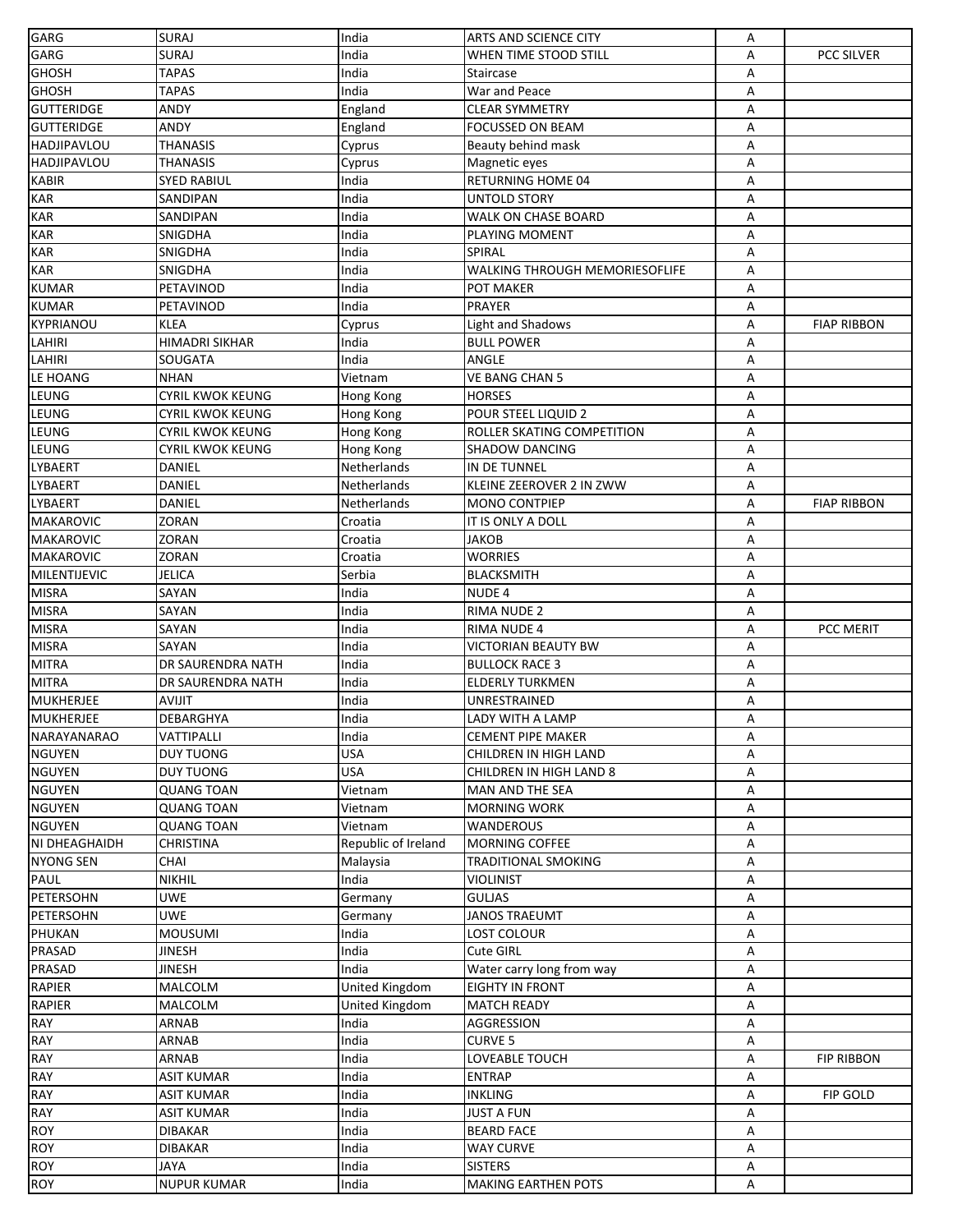| A<br>PROSANTA KUMAR<br>India<br><b>REEMA</b><br>THE CURVES<br>PROSANTA KUMAR<br>India<br>Α<br><b>USA</b><br>MOHAMMAD ALI<br><b>Floating Swan</b><br>Α<br><b>USA</b><br>Oculus & Freedom Tower<br>MOHAMMAD ALI<br>A<br><b>MOUSUMI</b><br>India<br><b>COW RACE</b><br>Α<br><b>SARKAR</b><br>PRANAB<br>India<br><b>IDLE TALK</b><br>A<br>PRANAB<br>India<br>TREK BRIDHAMADMAHESWAR<br>Α<br><b>SENGUPTA</b><br>India<br><b>CHILDS PLAY</b><br>А<br>JOYDEV<br><b>SENGUPTA</b><br>SANJOY<br>India<br><b>MARINA CITYSCAPE</b><br>A<br>SHANBHAG<br>PRAMOD. GOVIND.<br>India<br><b>FEARSOME THREESOME</b><br>А<br>India<br>PRAMOD. GOVIND.<br>LEOPARD WITH CUB 1<br>A<br>India<br><b>SHARMA</b><br>RAKESH<br><b>EYES OF MONA</b><br>Α<br><b>SIMAZ</b><br>DARIO MARIO<br>Italy<br>THE MODEL 2 BW<br>Α<br><b>DARIO MARIO</b><br>Italy<br><b>WINTER LANDSCAPE 2</b><br>А<br>SIMAZ<br>DARIO MARIO<br>Italy<br><b>WINTER LIGHT</b><br>Α<br><b>SINGH</b><br>India<br><b>BHUPINDER</b><br>MANSI WITH FLOUT MONO<br>A<br><b>BHUPINDER</b><br>India<br><b>UMA SAD</b><br>A<br><b>SKOTINIOTIS</b><br>Greece<br><b>Black Catwoman2</b><br>А<br><b>IANNIS</b><br><b>SKOTINIOTIS</b><br><b>IANNIS</b><br>А<br>Greece<br>Walking in the snow<br>SOARES-GOMES<br><b>ROBERTO</b><br><b>FIAP GOLD</b><br><b>Brazil</b><br><b>BEAUTY 1</b><br>Α<br><b>FACES</b><br><b>ROBERTO</b><br><b>Brazil</b><br>A<br>GRID<br>SOARES-GOMES<br><b>ROBERTO</b><br><b>Brazil</b><br>Α<br><b>TAUKOJARVI</b><br><b>BILLEFJORD</b><br>JOUKO<br>Finland<br>A<br><b>TRYLANSKI</b><br>ZYGMUNT<br>Poland<br>With a sash 2<br>А<br><b>TZENG</b><br>CHIN-FA<br>Taiwan<br>PAST FEELINGS<br>Α<br><b>TZENG</b><br>CHIN-FA<br>Taiwan<br><b>TRAJECTORY</b><br>Α<br><b>BERND</b><br>Bride of the devil<br>Germany<br>A<br><b>FIP RIBBON</b><br>ULLRICH<br><b>BERND</b><br>Germany<br>modern architecture1<br>Α<br>ULLRICH<br><b>BERND</b><br>Germany<br>modern architecture2 1<br>A<br><b>ULLRICH</b><br><b>BERND</b><br>Germany<br>A<br>pensive<br>VAJAIANU<br>ALEXANDRE<br>AMIRA 55<br>Romania<br>Α<br>KAIJA<br>Finland<br>VALKAMA<br><b>WIND</b><br>A<br>VEERABHADRARAO<br>TUMMALAPALLI<br>India<br><b>ABEAUTY</b><br>Α<br>United Kingdom<br>PETER-M-<br><b>SULTRY HIGH KEY</b><br>Α<br>WELLER<br>Germany<br><b>GOING ROUND</b><br>А<br>CLAUDIA<br><b>CHRIS</b><br><b>United Kingdom</b><br>MEL AND RECORDER 49 MONO<br>A<br>WHITTY<br><b>CHRIS</b><br>United Kingdom<br>MEL AND RECORDER 50 MONO<br>A<br><b>WONG</b><br>SHIU GUN<br>PCC BRONZE<br>Hong Kong<br>ALL WET 5<br>А<br><b>WONG</b><br>SHIU GUN<br>Hong Kong<br><b>CHELSEA</b><br>Α<br>SHIU GUN<br>THE SAXAPONIST<br>Hong Kong<br>A<br>ZIMMER<br><b>TANJA</b><br>Germany<br><b>BODY</b><br>Α<br><b>EYES</b><br><b>TANJA</b><br>А<br>Germany<br><b>TANJA</b><br>Germany<br>A<br>SMOKE-WOMAN | <b>SAHA</b>    | PROSANTA KUMAR | India | <b>MEMORIES</b> | Α |  |
|-------------------------------------------------------------------------------------------------------------------------------------------------------------------------------------------------------------------------------------------------------------------------------------------------------------------------------------------------------------------------------------------------------------------------------------------------------------------------------------------------------------------------------------------------------------------------------------------------------------------------------------------------------------------------------------------------------------------------------------------------------------------------------------------------------------------------------------------------------------------------------------------------------------------------------------------------------------------------------------------------------------------------------------------------------------------------------------------------------------------------------------------------------------------------------------------------------------------------------------------------------------------------------------------------------------------------------------------------------------------------------------------------------------------------------------------------------------------------------------------------------------------------------------------------------------------------------------------------------------------------------------------------------------------------------------------------------------------------------------------------------------------------------------------------------------------------------------------------------------------------------------------------------------------------------------------------------------------------------------------------------------------------------------------------------------------------------------------------------------------------------------------------------------------------------------------------------------------------------------------------------------------------------------------------------------------------------------------------------------------------------------------------------------------------------------------------------------------------------------------------------------------------------------------------------------------------------------------------------------------------------------------------------------------------------------------------------------------------------------------------------------------------------------------------|----------------|----------------|-------|-----------------|---|--|
|                                                                                                                                                                                                                                                                                                                                                                                                                                                                                                                                                                                                                                                                                                                                                                                                                                                                                                                                                                                                                                                                                                                                                                                                                                                                                                                                                                                                                                                                                                                                                                                                                                                                                                                                                                                                                                                                                                                                                                                                                                                                                                                                                                                                                                                                                                                                                                                                                                                                                                                                                                                                                                                                                                                                                                                                 | <b>SAHA</b>    |                |       |                 |   |  |
|                                                                                                                                                                                                                                                                                                                                                                                                                                                                                                                                                                                                                                                                                                                                                                                                                                                                                                                                                                                                                                                                                                                                                                                                                                                                                                                                                                                                                                                                                                                                                                                                                                                                                                                                                                                                                                                                                                                                                                                                                                                                                                                                                                                                                                                                                                                                                                                                                                                                                                                                                                                                                                                                                                                                                                                                 | <b>SAHA</b>    |                |       |                 |   |  |
|                                                                                                                                                                                                                                                                                                                                                                                                                                                                                                                                                                                                                                                                                                                                                                                                                                                                                                                                                                                                                                                                                                                                                                                                                                                                                                                                                                                                                                                                                                                                                                                                                                                                                                                                                                                                                                                                                                                                                                                                                                                                                                                                                                                                                                                                                                                                                                                                                                                                                                                                                                                                                                                                                                                                                                                                 | <b>SALIM</b>   |                |       |                 |   |  |
|                                                                                                                                                                                                                                                                                                                                                                                                                                                                                                                                                                                                                                                                                                                                                                                                                                                                                                                                                                                                                                                                                                                                                                                                                                                                                                                                                                                                                                                                                                                                                                                                                                                                                                                                                                                                                                                                                                                                                                                                                                                                                                                                                                                                                                                                                                                                                                                                                                                                                                                                                                                                                                                                                                                                                                                                 | <b>SALIM</b>   |                |       |                 |   |  |
|                                                                                                                                                                                                                                                                                                                                                                                                                                                                                                                                                                                                                                                                                                                                                                                                                                                                                                                                                                                                                                                                                                                                                                                                                                                                                                                                                                                                                                                                                                                                                                                                                                                                                                                                                                                                                                                                                                                                                                                                                                                                                                                                                                                                                                                                                                                                                                                                                                                                                                                                                                                                                                                                                                                                                                                                 | <b>SARKAR</b>  |                |       |                 |   |  |
|                                                                                                                                                                                                                                                                                                                                                                                                                                                                                                                                                                                                                                                                                                                                                                                                                                                                                                                                                                                                                                                                                                                                                                                                                                                                                                                                                                                                                                                                                                                                                                                                                                                                                                                                                                                                                                                                                                                                                                                                                                                                                                                                                                                                                                                                                                                                                                                                                                                                                                                                                                                                                                                                                                                                                                                                 |                |                |       |                 |   |  |
|                                                                                                                                                                                                                                                                                                                                                                                                                                                                                                                                                                                                                                                                                                                                                                                                                                                                                                                                                                                                                                                                                                                                                                                                                                                                                                                                                                                                                                                                                                                                                                                                                                                                                                                                                                                                                                                                                                                                                                                                                                                                                                                                                                                                                                                                                                                                                                                                                                                                                                                                                                                                                                                                                                                                                                                                 | <b>SARKAR</b>  |                |       |                 |   |  |
|                                                                                                                                                                                                                                                                                                                                                                                                                                                                                                                                                                                                                                                                                                                                                                                                                                                                                                                                                                                                                                                                                                                                                                                                                                                                                                                                                                                                                                                                                                                                                                                                                                                                                                                                                                                                                                                                                                                                                                                                                                                                                                                                                                                                                                                                                                                                                                                                                                                                                                                                                                                                                                                                                                                                                                                                 |                |                |       |                 |   |  |
|                                                                                                                                                                                                                                                                                                                                                                                                                                                                                                                                                                                                                                                                                                                                                                                                                                                                                                                                                                                                                                                                                                                                                                                                                                                                                                                                                                                                                                                                                                                                                                                                                                                                                                                                                                                                                                                                                                                                                                                                                                                                                                                                                                                                                                                                                                                                                                                                                                                                                                                                                                                                                                                                                                                                                                                                 |                |                |       |                 |   |  |
|                                                                                                                                                                                                                                                                                                                                                                                                                                                                                                                                                                                                                                                                                                                                                                                                                                                                                                                                                                                                                                                                                                                                                                                                                                                                                                                                                                                                                                                                                                                                                                                                                                                                                                                                                                                                                                                                                                                                                                                                                                                                                                                                                                                                                                                                                                                                                                                                                                                                                                                                                                                                                                                                                                                                                                                                 |                |                |       |                 |   |  |
|                                                                                                                                                                                                                                                                                                                                                                                                                                                                                                                                                                                                                                                                                                                                                                                                                                                                                                                                                                                                                                                                                                                                                                                                                                                                                                                                                                                                                                                                                                                                                                                                                                                                                                                                                                                                                                                                                                                                                                                                                                                                                                                                                                                                                                                                                                                                                                                                                                                                                                                                                                                                                                                                                                                                                                                                 | SHANBHAG       |                |       |                 |   |  |
|                                                                                                                                                                                                                                                                                                                                                                                                                                                                                                                                                                                                                                                                                                                                                                                                                                                                                                                                                                                                                                                                                                                                                                                                                                                                                                                                                                                                                                                                                                                                                                                                                                                                                                                                                                                                                                                                                                                                                                                                                                                                                                                                                                                                                                                                                                                                                                                                                                                                                                                                                                                                                                                                                                                                                                                                 |                |                |       |                 |   |  |
|                                                                                                                                                                                                                                                                                                                                                                                                                                                                                                                                                                                                                                                                                                                                                                                                                                                                                                                                                                                                                                                                                                                                                                                                                                                                                                                                                                                                                                                                                                                                                                                                                                                                                                                                                                                                                                                                                                                                                                                                                                                                                                                                                                                                                                                                                                                                                                                                                                                                                                                                                                                                                                                                                                                                                                                                 |                |                |       |                 |   |  |
|                                                                                                                                                                                                                                                                                                                                                                                                                                                                                                                                                                                                                                                                                                                                                                                                                                                                                                                                                                                                                                                                                                                                                                                                                                                                                                                                                                                                                                                                                                                                                                                                                                                                                                                                                                                                                                                                                                                                                                                                                                                                                                                                                                                                                                                                                                                                                                                                                                                                                                                                                                                                                                                                                                                                                                                                 | <b>SIMAZ</b>   |                |       |                 |   |  |
|                                                                                                                                                                                                                                                                                                                                                                                                                                                                                                                                                                                                                                                                                                                                                                                                                                                                                                                                                                                                                                                                                                                                                                                                                                                                                                                                                                                                                                                                                                                                                                                                                                                                                                                                                                                                                                                                                                                                                                                                                                                                                                                                                                                                                                                                                                                                                                                                                                                                                                                                                                                                                                                                                                                                                                                                 |                |                |       |                 |   |  |
|                                                                                                                                                                                                                                                                                                                                                                                                                                                                                                                                                                                                                                                                                                                                                                                                                                                                                                                                                                                                                                                                                                                                                                                                                                                                                                                                                                                                                                                                                                                                                                                                                                                                                                                                                                                                                                                                                                                                                                                                                                                                                                                                                                                                                                                                                                                                                                                                                                                                                                                                                                                                                                                                                                                                                                                                 |                |                |       |                 |   |  |
|                                                                                                                                                                                                                                                                                                                                                                                                                                                                                                                                                                                                                                                                                                                                                                                                                                                                                                                                                                                                                                                                                                                                                                                                                                                                                                                                                                                                                                                                                                                                                                                                                                                                                                                                                                                                                                                                                                                                                                                                                                                                                                                                                                                                                                                                                                                                                                                                                                                                                                                                                                                                                                                                                                                                                                                                 | <b>SINGH</b>   |                |       |                 |   |  |
|                                                                                                                                                                                                                                                                                                                                                                                                                                                                                                                                                                                                                                                                                                                                                                                                                                                                                                                                                                                                                                                                                                                                                                                                                                                                                                                                                                                                                                                                                                                                                                                                                                                                                                                                                                                                                                                                                                                                                                                                                                                                                                                                                                                                                                                                                                                                                                                                                                                                                                                                                                                                                                                                                                                                                                                                 |                |                |       |                 |   |  |
|                                                                                                                                                                                                                                                                                                                                                                                                                                                                                                                                                                                                                                                                                                                                                                                                                                                                                                                                                                                                                                                                                                                                                                                                                                                                                                                                                                                                                                                                                                                                                                                                                                                                                                                                                                                                                                                                                                                                                                                                                                                                                                                                                                                                                                                                                                                                                                                                                                                                                                                                                                                                                                                                                                                                                                                                 |                |                |       |                 |   |  |
|                                                                                                                                                                                                                                                                                                                                                                                                                                                                                                                                                                                                                                                                                                                                                                                                                                                                                                                                                                                                                                                                                                                                                                                                                                                                                                                                                                                                                                                                                                                                                                                                                                                                                                                                                                                                                                                                                                                                                                                                                                                                                                                                                                                                                                                                                                                                                                                                                                                                                                                                                                                                                                                                                                                                                                                                 |                |                |       |                 |   |  |
|                                                                                                                                                                                                                                                                                                                                                                                                                                                                                                                                                                                                                                                                                                                                                                                                                                                                                                                                                                                                                                                                                                                                                                                                                                                                                                                                                                                                                                                                                                                                                                                                                                                                                                                                                                                                                                                                                                                                                                                                                                                                                                                                                                                                                                                                                                                                                                                                                                                                                                                                                                                                                                                                                                                                                                                                 | SOARES-GOMES   |                |       |                 |   |  |
|                                                                                                                                                                                                                                                                                                                                                                                                                                                                                                                                                                                                                                                                                                                                                                                                                                                                                                                                                                                                                                                                                                                                                                                                                                                                                                                                                                                                                                                                                                                                                                                                                                                                                                                                                                                                                                                                                                                                                                                                                                                                                                                                                                                                                                                                                                                                                                                                                                                                                                                                                                                                                                                                                                                                                                                                 |                |                |       |                 |   |  |
|                                                                                                                                                                                                                                                                                                                                                                                                                                                                                                                                                                                                                                                                                                                                                                                                                                                                                                                                                                                                                                                                                                                                                                                                                                                                                                                                                                                                                                                                                                                                                                                                                                                                                                                                                                                                                                                                                                                                                                                                                                                                                                                                                                                                                                                                                                                                                                                                                                                                                                                                                                                                                                                                                                                                                                                                 |                |                |       |                 |   |  |
|                                                                                                                                                                                                                                                                                                                                                                                                                                                                                                                                                                                                                                                                                                                                                                                                                                                                                                                                                                                                                                                                                                                                                                                                                                                                                                                                                                                                                                                                                                                                                                                                                                                                                                                                                                                                                                                                                                                                                                                                                                                                                                                                                                                                                                                                                                                                                                                                                                                                                                                                                                                                                                                                                                                                                                                                 |                |                |       |                 |   |  |
|                                                                                                                                                                                                                                                                                                                                                                                                                                                                                                                                                                                                                                                                                                                                                                                                                                                                                                                                                                                                                                                                                                                                                                                                                                                                                                                                                                                                                                                                                                                                                                                                                                                                                                                                                                                                                                                                                                                                                                                                                                                                                                                                                                                                                                                                                                                                                                                                                                                                                                                                                                                                                                                                                                                                                                                                 |                |                |       |                 |   |  |
|                                                                                                                                                                                                                                                                                                                                                                                                                                                                                                                                                                                                                                                                                                                                                                                                                                                                                                                                                                                                                                                                                                                                                                                                                                                                                                                                                                                                                                                                                                                                                                                                                                                                                                                                                                                                                                                                                                                                                                                                                                                                                                                                                                                                                                                                                                                                                                                                                                                                                                                                                                                                                                                                                                                                                                                                 |                |                |       |                 |   |  |
|                                                                                                                                                                                                                                                                                                                                                                                                                                                                                                                                                                                                                                                                                                                                                                                                                                                                                                                                                                                                                                                                                                                                                                                                                                                                                                                                                                                                                                                                                                                                                                                                                                                                                                                                                                                                                                                                                                                                                                                                                                                                                                                                                                                                                                                                                                                                                                                                                                                                                                                                                                                                                                                                                                                                                                                                 | <b>ULLRICH</b> |                |       |                 |   |  |
|                                                                                                                                                                                                                                                                                                                                                                                                                                                                                                                                                                                                                                                                                                                                                                                                                                                                                                                                                                                                                                                                                                                                                                                                                                                                                                                                                                                                                                                                                                                                                                                                                                                                                                                                                                                                                                                                                                                                                                                                                                                                                                                                                                                                                                                                                                                                                                                                                                                                                                                                                                                                                                                                                                                                                                                                 |                |                |       |                 |   |  |
|                                                                                                                                                                                                                                                                                                                                                                                                                                                                                                                                                                                                                                                                                                                                                                                                                                                                                                                                                                                                                                                                                                                                                                                                                                                                                                                                                                                                                                                                                                                                                                                                                                                                                                                                                                                                                                                                                                                                                                                                                                                                                                                                                                                                                                                                                                                                                                                                                                                                                                                                                                                                                                                                                                                                                                                                 |                |                |       |                 |   |  |
|                                                                                                                                                                                                                                                                                                                                                                                                                                                                                                                                                                                                                                                                                                                                                                                                                                                                                                                                                                                                                                                                                                                                                                                                                                                                                                                                                                                                                                                                                                                                                                                                                                                                                                                                                                                                                                                                                                                                                                                                                                                                                                                                                                                                                                                                                                                                                                                                                                                                                                                                                                                                                                                                                                                                                                                                 |                |                |       |                 |   |  |
|                                                                                                                                                                                                                                                                                                                                                                                                                                                                                                                                                                                                                                                                                                                                                                                                                                                                                                                                                                                                                                                                                                                                                                                                                                                                                                                                                                                                                                                                                                                                                                                                                                                                                                                                                                                                                                                                                                                                                                                                                                                                                                                                                                                                                                                                                                                                                                                                                                                                                                                                                                                                                                                                                                                                                                                                 |                |                |       |                 |   |  |
|                                                                                                                                                                                                                                                                                                                                                                                                                                                                                                                                                                                                                                                                                                                                                                                                                                                                                                                                                                                                                                                                                                                                                                                                                                                                                                                                                                                                                                                                                                                                                                                                                                                                                                                                                                                                                                                                                                                                                                                                                                                                                                                                                                                                                                                                                                                                                                                                                                                                                                                                                                                                                                                                                                                                                                                                 |                |                |       |                 |   |  |
|                                                                                                                                                                                                                                                                                                                                                                                                                                                                                                                                                                                                                                                                                                                                                                                                                                                                                                                                                                                                                                                                                                                                                                                                                                                                                                                                                                                                                                                                                                                                                                                                                                                                                                                                                                                                                                                                                                                                                                                                                                                                                                                                                                                                                                                                                                                                                                                                                                                                                                                                                                                                                                                                                                                                                                                                 |                |                |       |                 |   |  |
|                                                                                                                                                                                                                                                                                                                                                                                                                                                                                                                                                                                                                                                                                                                                                                                                                                                                                                                                                                                                                                                                                                                                                                                                                                                                                                                                                                                                                                                                                                                                                                                                                                                                                                                                                                                                                                                                                                                                                                                                                                                                                                                                                                                                                                                                                                                                                                                                                                                                                                                                                                                                                                                                                                                                                                                                 | WELFORD        |                |       |                 |   |  |
|                                                                                                                                                                                                                                                                                                                                                                                                                                                                                                                                                                                                                                                                                                                                                                                                                                                                                                                                                                                                                                                                                                                                                                                                                                                                                                                                                                                                                                                                                                                                                                                                                                                                                                                                                                                                                                                                                                                                                                                                                                                                                                                                                                                                                                                                                                                                                                                                                                                                                                                                                                                                                                                                                                                                                                                                 |                |                |       |                 |   |  |
|                                                                                                                                                                                                                                                                                                                                                                                                                                                                                                                                                                                                                                                                                                                                                                                                                                                                                                                                                                                                                                                                                                                                                                                                                                                                                                                                                                                                                                                                                                                                                                                                                                                                                                                                                                                                                                                                                                                                                                                                                                                                                                                                                                                                                                                                                                                                                                                                                                                                                                                                                                                                                                                                                                                                                                                                 | WHITTY         |                |       |                 |   |  |
|                                                                                                                                                                                                                                                                                                                                                                                                                                                                                                                                                                                                                                                                                                                                                                                                                                                                                                                                                                                                                                                                                                                                                                                                                                                                                                                                                                                                                                                                                                                                                                                                                                                                                                                                                                                                                                                                                                                                                                                                                                                                                                                                                                                                                                                                                                                                                                                                                                                                                                                                                                                                                                                                                                                                                                                                 |                |                |       |                 |   |  |
|                                                                                                                                                                                                                                                                                                                                                                                                                                                                                                                                                                                                                                                                                                                                                                                                                                                                                                                                                                                                                                                                                                                                                                                                                                                                                                                                                                                                                                                                                                                                                                                                                                                                                                                                                                                                                                                                                                                                                                                                                                                                                                                                                                                                                                                                                                                                                                                                                                                                                                                                                                                                                                                                                                                                                                                                 |                |                |       |                 |   |  |
|                                                                                                                                                                                                                                                                                                                                                                                                                                                                                                                                                                                                                                                                                                                                                                                                                                                                                                                                                                                                                                                                                                                                                                                                                                                                                                                                                                                                                                                                                                                                                                                                                                                                                                                                                                                                                                                                                                                                                                                                                                                                                                                                                                                                                                                                                                                                                                                                                                                                                                                                                                                                                                                                                                                                                                                                 |                |                |       |                 |   |  |
|                                                                                                                                                                                                                                                                                                                                                                                                                                                                                                                                                                                                                                                                                                                                                                                                                                                                                                                                                                                                                                                                                                                                                                                                                                                                                                                                                                                                                                                                                                                                                                                                                                                                                                                                                                                                                                                                                                                                                                                                                                                                                                                                                                                                                                                                                                                                                                                                                                                                                                                                                                                                                                                                                                                                                                                                 | <b>WONG</b>    |                |       |                 |   |  |
|                                                                                                                                                                                                                                                                                                                                                                                                                                                                                                                                                                                                                                                                                                                                                                                                                                                                                                                                                                                                                                                                                                                                                                                                                                                                                                                                                                                                                                                                                                                                                                                                                                                                                                                                                                                                                                                                                                                                                                                                                                                                                                                                                                                                                                                                                                                                                                                                                                                                                                                                                                                                                                                                                                                                                                                                 |                |                |       |                 |   |  |
|                                                                                                                                                                                                                                                                                                                                                                                                                                                                                                                                                                                                                                                                                                                                                                                                                                                                                                                                                                                                                                                                                                                                                                                                                                                                                                                                                                                                                                                                                                                                                                                                                                                                                                                                                                                                                                                                                                                                                                                                                                                                                                                                                                                                                                                                                                                                                                                                                                                                                                                                                                                                                                                                                                                                                                                                 | ZIMMER         |                |       |                 |   |  |
|                                                                                                                                                                                                                                                                                                                                                                                                                                                                                                                                                                                                                                                                                                                                                                                                                                                                                                                                                                                                                                                                                                                                                                                                                                                                                                                                                                                                                                                                                                                                                                                                                                                                                                                                                                                                                                                                                                                                                                                                                                                                                                                                                                                                                                                                                                                                                                                                                                                                                                                                                                                                                                                                                                                                                                                                 | <b>ZIMMER</b>  |                |       |                 |   |  |

| <b>Photo Fest International Digital Salon 2019</b>      |                       |           |                                |   |                        |  |  |  |
|---------------------------------------------------------|-----------------------|-----------|--------------------------------|---|------------------------|--|--|--|
| <b>LAST NAME</b><br><b>FIRST NAME</b><br><b>COUNTRY</b> |                       |           | <b>WORK TITLE</b>              |   | <b>RESULT - NATURE</b> |  |  |  |
| <b>ADIGA</b>                                            | ls v                  | India     | <b>BRAHMINI KITE WITH FISH</b> | A |                        |  |  |  |
| <b>ADIGA</b>                                            | ls v                  | India     | <b>BULBUL FLIGHT</b>           | A |                        |  |  |  |
| <b>AGARWAL</b>                                          | <b>PRATEEK</b>        | India     | Fight of the Mighty 1          | A |                        |  |  |  |
| AHMED                                                   | <b>IMRAN</b>          | India     | UNITY IS STRENGTH              | A |                        |  |  |  |
| <b>ANAGNOSTIDIS</b>                                     | <b>MARC</b>           | France    | <b>CAPTURE ECAILLE CHINEE</b>  | A |                        |  |  |  |
| <b>ANAGNOSTIDIS</b>                                     | <b>MARC</b>           | France    | <b>DUO AURORE 2</b>            | A |                        |  |  |  |
| <b>ANAGNOSTIDIS</b>                                     | <b>MARC</b>           | France    | <b>MALE CALOPTERYX VIRGO</b>   | A |                        |  |  |  |
| <b>ANAGNOSTIDIS</b>                                     | <b>MARC</b>           | France    | <b>TWO TONE COUPLING</b>       | A |                        |  |  |  |
| <b>ARGERICH</b>                                         | <b>ESTEBAN</b>        | Argentina | Picaflor-Comun-Chlorostilbon-I | A |                        |  |  |  |
| <b>BANERJEE</b>                                         | <b>ABHIJEET KUMAR</b> | India     | <b>GREAT HORNBILL PAIR</b>     | A |                        |  |  |  |
| <b>BANERJEE</b>                                         | <b>DR INDRAJIT</b>    | India     | <b>IN LOVE</b>                 | A |                        |  |  |  |
| <b>BASU</b>                                             | <b>SOUMYAJIT</b>      | India     | PLEASE LET ME GO               | A |                        |  |  |  |
| <b>BHANDARI</b>                                         | <b>SUBHASISH</b>      | India     | <b>MOTHER AND CHILD</b>        | A |                        |  |  |  |
| <b>BIND</b>                                             | <b>MANOJ</b>          | India     | <b>CLAW THAT RULES</b>         | A | <b>FIAP RIBBON</b>     |  |  |  |
| <b>BIND</b>                                             | <b>MANOJ</b>          | India     | MATING ATTEMPT BY PLOVER       | A |                        |  |  |  |
| <b>BISWAS</b>                                           | <b>MONOJ</b>          | India     | <b>FLOWER IN MOUNTAIN</b>      | A |                        |  |  |  |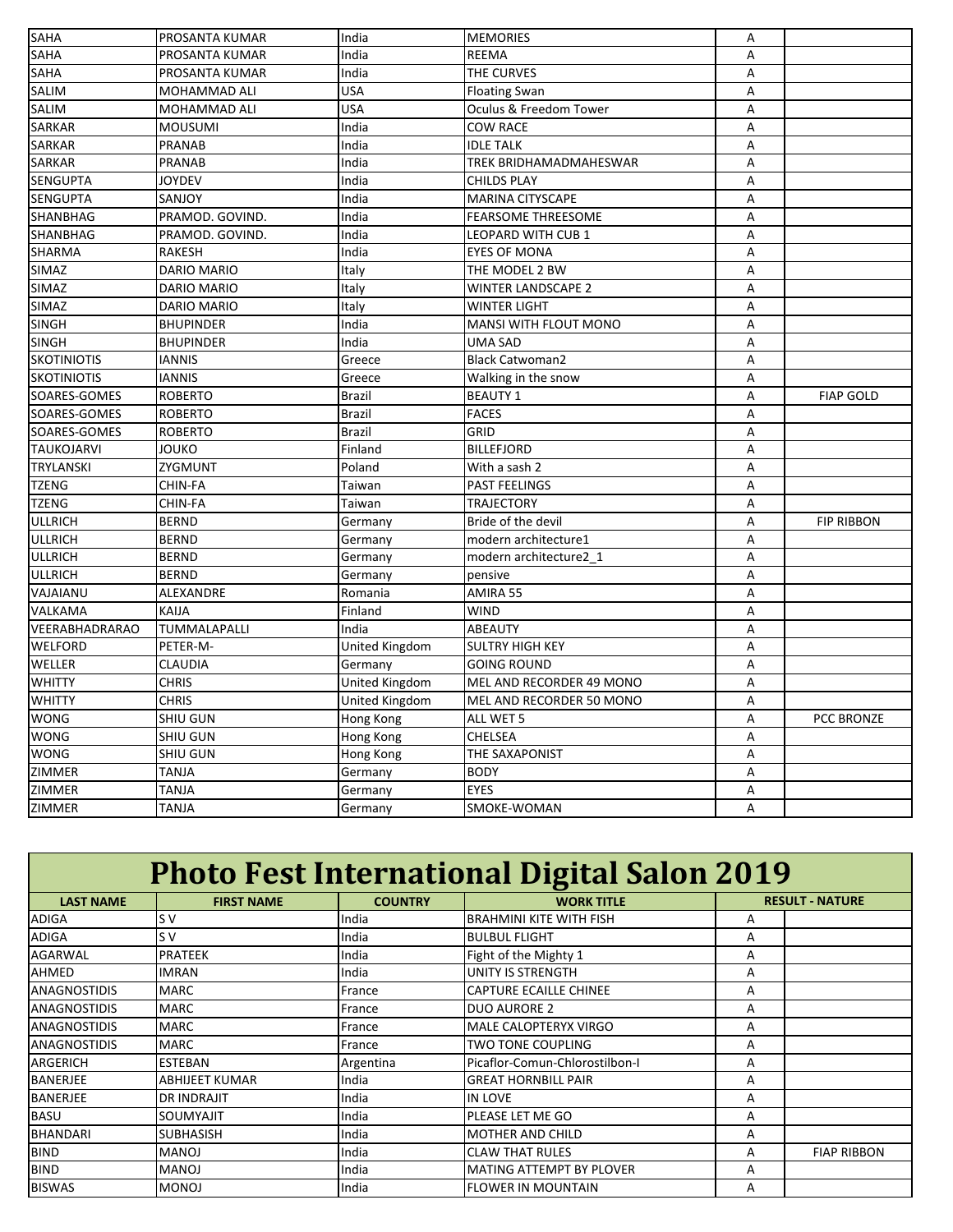| <b>BYAKOD</b>              | H.S.                   | India          | <b>BEE EATER MATING</b>          | Α      |                        |
|----------------------------|------------------------|----------------|----------------------------------|--------|------------------------|
| <b>BYAKOD</b>              | H.S.                   | India          | <b>CLOROPHSIS FEEDING</b>        | А      |                        |
| <b>BYAKOD</b>              | H.S.                   | India          | <b>RIVERTURN MATING</b>          | Α      | <b>FIP RIBBON</b>      |
| <b>CHAKRABORTY</b>         | PARTHA PRATIM          | India          | DANCE IN THE AIR                 | Α      |                        |
| <b>CHAKRABORTY</b>         | PARTHA PRATIM          | India          | WAY TO DEATH                     | Α      |                        |
| <b>CHATTERJEE</b>          | <b>AVISHEK</b>         | India          | <b>FISHING</b>                   | Α      |                        |
| <b>CHATTERJEE</b>          | AVISHEK                | India          | <b>MERCY OR MALEVOLENCE</b>      | Α      |                        |
| <b>CHAUDHURI</b>           | <b>DEBASISH</b>        | India          | <b>METING TIME</b>               | А      |                        |
| <b>CHAUDHURI</b>           | <b>DEBASISH</b>        | India          | PREDATOR                         | А      |                        |
| <b>CHAUDHURI</b>           | DEBASISH               | India          | <b>SURVIVAL OF FITTEST</b>       | Α      |                        |
| <b>CHAUHAN</b>             | <b>VINOD</b>           | India          | BY THE NECK                      | Α      |                        |
| <b>CHAUHAN</b>             | VINOD                  | India          | SCAVENGER                        | Α      |                        |
| Che                        | ARNALDO PAULO          | Hong Kong      | <b>BIG FISH 1</b>                | Α      |                        |
| Che                        | ARNALDO PAULO          | Hong Kong      | DO NOT RUN 1                     | A      | <b>PCC SILVER</b>      |
| Che                        | <b>ARNALDO PAULO</b>   | Hong Kong      | OSPREY 2                         | Α      |                        |
| Chen                       | Feng-Lin               | Taiwan         | Catching A Big Fish 4            | Α      |                        |
| Chen                       | Feng-Lin               | Taiwan         | <b>Mating Kingfisher</b>         | Α      |                        |
| Chen                       | Feng-Lin               | Taiwan         | Mating Little Tern 4             | Α      |                        |
| <b>CHENNUBHOTLA</b>        | YASHODHAR              | India          | <b>STILTS MATING</b>             | Α      |                        |
| <b>DAS</b>                 | ARKADEEP               | India          | LOVE DRAMA OF GREATER HORNBILL   | А      |                        |
| <b>DAS</b>                 | <b>ATANU</b>           | India          | REFLECTION OF PINDARI            | А      |                        |
| <b>DAS</b>                 | <b>NIKUNJA</b>         | India          | GREEN DOCK BEETLE                | Α      |                        |
| <b>DAS</b>                 | NIKUNJA                | India          | RED ANTS AND THE KILL            | А      |                        |
| <b>DAS</b>                 | PRABIR KUMAR           | ndia           | <b>BALANCED DIET</b>             | А      |                        |
| <b>DAS</b>                 | PRABIR KUMAR           | India          | <b>DEVILS FEET</b>               | Α      |                        |
| <b>DAS</b>                 | PRABIR KUMAR           | India          | <b>TERRITORIAL FIGHT</b>         | А      |                        |
| <b>DASGUPTA</b>            | SUMAN                  | India          | THE PICKUP                       | Α      |                        |
| <b>DE SARKER</b>           | <b>DILIP</b>           | India          | Cheeta and cub 5880              | Α      |                        |
| <b>DE SARKER</b>           | <b>DILIP</b>           | India          | Lion mating at Ngorongoro 7879   | Α      |                        |
| <b>DE SARKER</b>           | <b>DILIP</b>           | India          | Lion mating at Serengati 2392    | Α      |                        |
| <b>DE SARKER</b>           | <b>DILIP</b>           | India          | Lion mating at Serengati 2397    | Α      |                        |
| <b>DEB</b>                 | <b>MITALI</b>          | India          | <b>TOSS</b>                      | Α      |                        |
| <b>DEVINE</b>              | <b>BOB</b>             | United Kingdom | <b>CHEETAH WITH MORNING KILL</b> | А      |                        |
| <b>DEVINE</b>              | <b>BOB</b>             | United Kingdom | ELEPHANT AND CALF LOVE MASAI     | А      |                        |
| <b>DEVINE</b>              | <b>BOB</b>             | United Kingdom | LION PINS CUB                    | А      |                        |
| <b>DEVINE</b>              | <b>BOB</b>             | United Kingdom | LIONESS WITH FAWN                | Α      |                        |
| <b>FONG</b>                | CHANONN                | Malaysia       | <b>EARLY BREAKFAST</b>           | Α      |                        |
| <b>FONG</b>                | CHANONN                | Malaysia       | <b>GAZELLES IN LOVE</b>          | Α      | <b>FIP RIBBON</b>      |
| <b>GHOSH</b>               | <b>BASABJIT</b>        | India          | <b>CURIOUS</b>                   | А      |                        |
| <b>GHOSH</b>               | <b>BASABJIT</b>        | India          | <b>MOUTHFUL</b>                  | Α      |                        |
| <b>GOGOI</b>               | <b>BINOY BIKASH</b>    | India          | POBITORA                         | А      |                        |
| <b>GOGOI</b>               | <b>BINOY BIKASH</b>    | India          | <b>WELL PROTECTED</b>            | А      |                        |
| <b>HANJAGI</b>             | SANTOSH Y.             | India          | C-01-Cricket Bugs Mating         | А      |                        |
| <b>HARI</b>                | P JITENDER             | India          | <b>FEEDING</b>                   | А      |                        |
| <b>HIREMATH</b>            | SHASHIDHARSWAMY        | India          | <b>GREEN WEEVILS MATING</b>      | А      |                        |
| <b>HIREMATH</b>            | <b>SHASHIDHARSWAMY</b> | India          | SCORPLINGS ON MOTHERS BACK       | А      |                        |
| <b>HOLLAK</b>              | SHANTHARAM             | India          | KILL                             | Α      |                        |
| <b>HOLLAK</b>              | SHANTHARAM             | India          | LUNCH TIME                       | Α      |                        |
| <b>HOLLAK</b>              | SHANTHARAM             | India          | <b>MY SHARE</b>                  | А      | FIP GOLD               |
| <b>HOLLAK</b>              | SHANTHARAM             | India          | <b>PLAYFUL TIGERS</b>            | А      |                        |
| <b>JAIN</b>                | HEMACHANDRA            | India          | 001- ORIENTAL DRAWF KINGFISHER   | А      |                        |
| <b>JAIN</b><br><b>JAIN</b> | HEMACHANDRA            | India          | 003 - GREEN WEEVIL MATING        | А      |                        |
| $K\overline{G}$            | HEMACHANDRA            | India          | 004- INDIAN RED SCORPION WITH    | А      |                        |
|                            | PRANESH                | India          | <b>DISPLAY</b>                   | А      |                        |
| K G<br>K G                 | PRANESH<br>PRANESH     | India<br>India | <b>FACEOFF</b><br>INTRUDER       | Α<br>Α | <b>CHAIRMAN CHOICE</b> |
| K G                        | PRANESH                | India          | LANDING                          | А      |                        |
| <b>KAR</b>                 | SANDIPAN               | India          | <b>BRAHMINY KITE WITH CATCH</b>  | А      |                        |
| <b>KAR</b>                 | SANDIPAN               | India          | <b>GREY HERON WITH CATCH</b>     | Α      |                        |
| <b>KAR</b>                 | SANDIPAN               | India          | IBIS WITH CATCH                  | А      |                        |
| <b>KAR</b>                 | SANDIPAN               | India          | SURVIVAL                         | А      |                        |
| <b>KAR</b>                 | SNIGDHA                | India          | <b>BRAHMINY KITE WITH KILL</b>   | А      |                        |
| <b>KAR</b>                 | SNIGDHA                | India          | FLYING IBIS WITH KILL            | А      |                        |
| <b>KAR</b>                 | SNIGDHA                | India          | <b>GREY HERON WITH KILL</b>      | Α      |                        |
| <b>KAR</b>                 | SNIGDHA                | India          | <b>IBIS WITH YUMMY SNAKE</b>     | А      |                        |
|                            |                        |                |                                  |        |                        |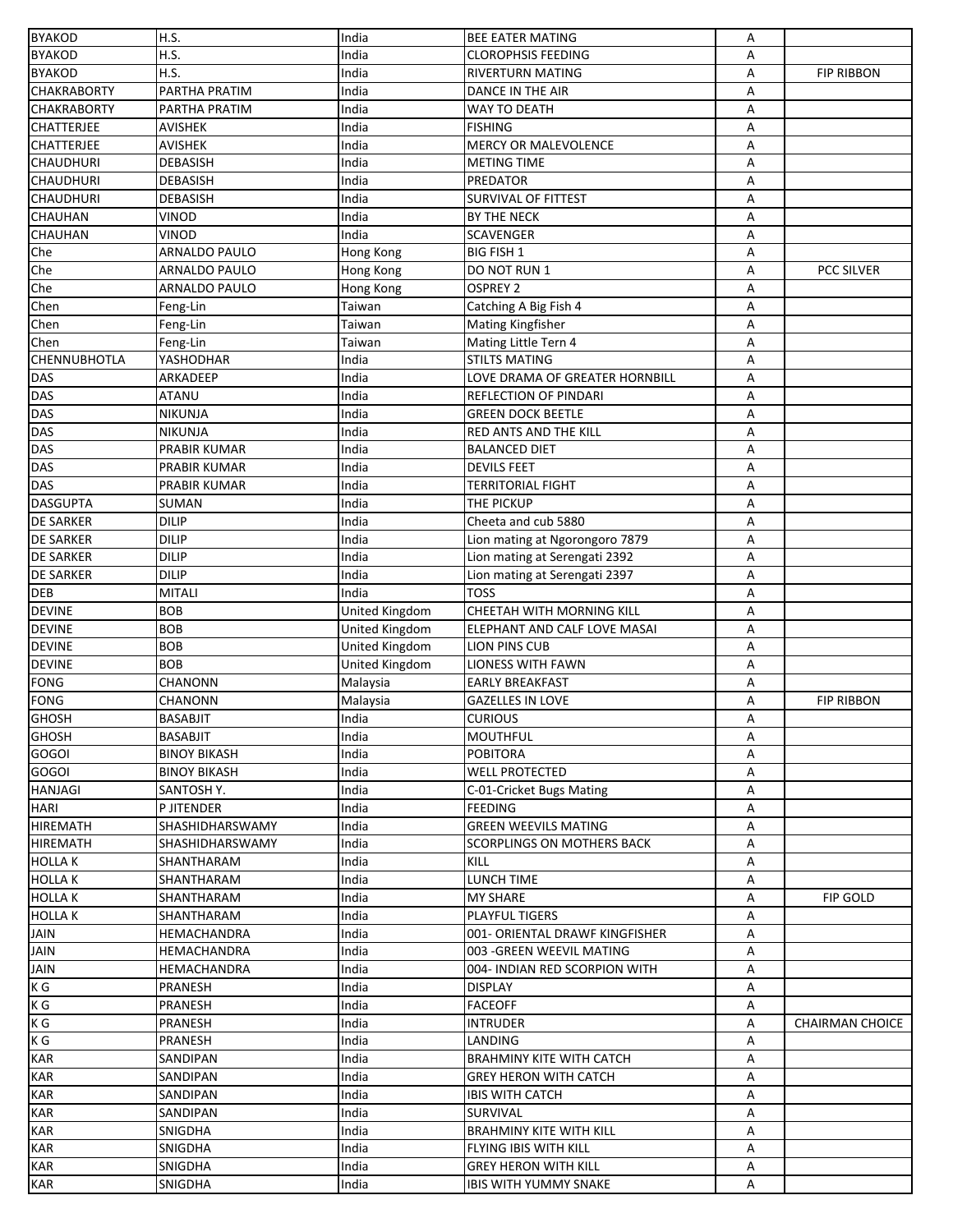| <b>KHANNA</b>           | ARUN                           | India     | LADAKH HIMALAYAS                      | Α      |                    |
|-------------------------|--------------------------------|-----------|---------------------------------------|--------|--------------------|
| <b>KIKKERI</b>          | <b>DEVARAJASETTY S KIKKERI</b> | India     | MOTHER WITH YOUNG CUBS.jpg            | A      |                    |
| <b>KISMET</b>           | <b>FERIDUN</b>                 | Turkey    | LIFE OF MARA RIVER 5                  | Α      |                    |
| <b>KISMET</b>           | <b>FERIDUN</b>                 | Turkey    | MIGRATION 4                           | Α      |                    |
| <b>KONDADASU</b>        | SUBRAHMANYESWARA RAO           | India     | DARTER WITH FISH 3                    | А      |                    |
| <b>KORLAPATI</b>        | SARASWATIRAO                   | India     | EAGLE WITH FISH 02                    | Α      |                    |
| <b>KORLAPATI</b>        | SARASWATIRAO                   | India     | EGRET FLYING WITH FISH                | Α      |                    |
| LAHIRI                  | HIMADRI SIKHAR                 | India     | KNOT OF LIFE                          | Α      |                    |
| LEUNG                   | CYRIL KWOK KEUNG               | Hong Kong | <b>CATCH A LONG FISH</b>              | А      |                    |
| LEUNG                   | <b>CYRIL KWOK KEUNG</b>        | Hong Kong | <b>FISH HUNTER</b>                    | А      |                    |
| LEUNG                   | CYRIL KWOK KEUNG               | Hong Kong | ONCOMING                              | А      |                    |
| LEUNG                   | CYRIL KWOK KEUNG               | Hong Kong | WONDERFUL HUNTING SKILLS              | Α      |                    |
| <b>LIM</b>              | <b>GUEK CHENG</b>              | Malaysia  | Playful 6                             | Α      |                    |
| LIM                     | <b>GUEK CHENG</b>              | Malaysia  | Playtime                              | Α      |                    |
| $\overline{\mathsf{M}}$ | MAHESHWARAIAH                  | India     | 4 CHEETAS KILLING WILDEBEEST          | Α      | <b>FIAP GOLD</b>   |
| $\overline{\mathsf{M}}$ | MAHESHWARAIAH                  | India     | HYAENA KILLING GEZELLEN               | Α      |                    |
| M                       | MAHESHWARAIAH                  | India     | HYNAES KILLING WILD BEEST             |        |                    |
| $\overline{\mathsf{M}}$ | MAHESHWARAIAH                  | India     | LION AND LIONES KILLING WILDBE        | Α<br>Α |                    |
| <b>MAHANTA</b>          |                                |           |                                       |        |                    |
|                         | <b>RUPANKAR</b>                | India     | AGRESSION                             | А      |                    |
| <b>MAHANTA</b>          | <b>RUPANKAR</b>                | India     | LIFE OF A BIRD                        | А      |                    |
| <b>MAILAR</b>           | VIJAY                          | India     | MAKE LOVE NOT WAR                     | А      |                    |
| <b>MAJUMDER</b>         | SANTANU                        | India     | SON BE CAREFUL!                       | А      |                    |
| <b>MATKAR</b>           | SACHIN                         | India     | SACHIN MATKAR NATURE 1                | А      |                    |
| <b>MATKAR</b>           | SACHIN                         | India     | SACHIN MATKAR NATURE 2                | А      |                    |
| <b>MITRA</b>            | DR SAURENDRA NATH              | India     | TIGER HUNTING WILD BOAR               | Α      |                    |
| <b>MOOKHERJEE</b>       | SOURAV                         | India     | INTIMACY OF DAMSELFLY                 | А      |                    |
| <b>MOOKHERJEE</b>       | SOURAV                         | India     | INTIMACY OF FLY                       | Α      |                    |
| <b>MOOKHERJEE</b>       | SOURAV                         | India     | LOVE IN WATER                         | А      |                    |
| MUKHERJEE               | <b>BISWAJIT</b>                | India     | THIS IS MY NOODLE                     | Α      | PCC MERIT          |
| <b>MUKHERJEE</b>        | <b>BISWAJIT</b>                | India     | TIGER WITH A FRESH KILL               | Α      |                    |
| <b>NAGARAJ</b>          | SHIVAMOGGA                     | India     | KINGFISHERS FIGHTING                  | А      |                    |
| <b>NGUYEN</b>           | <b>DUY TUONG</b>               | USA       | <b>SHAPING</b>                        | Α      |                    |
| <b>NYONG SEN</b>        | <b>CHAI</b>                    | Malaysia  | WILD MUSHROOM A                       | А      |                    |
| <b>NYONG SEN</b>        | CHAI                           | Malaysia  | WILD MUSHROOM B                       | Α      |                    |
| <b>NYONG SEN</b>        | <b>CHAI</b>                    | Malaysia  | WILD MUSHROOM C                       | Α      |                    |
| P A                     | <b>IGNATIOUS SUNIL</b>         | India     | TICKLLES BLUE FLY CATHER              | А      |                    |
| <b>PANDIT</b>           | GAJANANA                       | ndia      | HAPPY MOMENT                          | Α      |                    |
| <b>PANDIT</b>           | GAJANANA                       | India     | <b>MATING</b>                         | Α      |                    |
| PAUL                    | <b>NIKHIL</b>                  | India     | BRONZEBACK SNAKE WITH A CATCH         | A      |                    |
| PAUL                    | <b>NIKHIL</b>                  | India     | HUNGRY HERON WITH 3 CATCHES           | Α      |                    |
| PAUL                    | <b>NIKHIL</b>                  | India     | LOVE AND CARE                         | А      |                    |
| PAWAR                   | RAVI                           | India     | <b>FIGHT FOR FOOD</b>                 | Α      |                    |
| PAWAR                   | RAVI                           | India     | MATING OF SMALL PRATINCOLE            | А      |                    |
| PHUKAN                  | <b>MOUSUMI</b>                 | India     | <b>GETTING WILD IN WILDERNESS</b>     | Α      |                    |
| RAO                     | MANJUNATH                      | India     | MYNA PLUCKING THE SPOTTED OWLE        | Α      |                    |
| <b>RAO</b>              | MANJUNATH                      | India     | ODKF WITH FROG FEED                   | А      |                    |
| <b>RAUNIO</b>           | <b>RISTO</b>                   | Finland   | THIS IS MY DINNER                     | А      | PCC BRONZE         |
| RAY                     | TANIMA                         | India     | ITS MY STYLE                          | А      |                    |
| ROY                     | <b>DIBAKAR</b>                 | India     | BABIES ITS YOUR LUNCH TIME            | А      |                    |
| <b>ROY</b>              | DIBAKAR                        | India     | WHITE EDGE                            | А      |                    |
| Roy                     | <b>KABITA</b>                  | India     | <b>WHISKERED TERN</b>                 | А      |                    |
| <b>ROY</b>              | <b>NUPUR KUMAR</b>             | India     | LIONESS WITH KILL                     | А      |                    |
| <b>ROY</b>              | <b>NUPUR KUMAR</b>             | India     | PURPLE HERON 6966                     | А      |                    |
| S                       | BALU                           | India     | <b>CHASE FOR FOOD</b>                 | А      | <b>FIAP RIBBON</b> |
| SARKAR                  | <b>PRANAB</b>                  | India     | <b>BEST FRIEND</b>                    | А      |                    |
| SARKAR                  | <b>PRANAB</b>                  | India     | <b>LIONS PREMATING</b>                | А      |                    |
| SENGUPTA                | <b>JOYDEV</b>                  | India     | PURPLE HERON WITH KILL 2              | Α      |                    |
| <b>SENGUPTA</b>         | <b>JOYDEV</b>                  | India     | THE LOVE                              | А      |                    |
|                         |                                |           |                                       |        |                    |
| SHANBHAG                | PRAMOD. GOVIND.                | India     | <b>BRAHMINY KITE ATTACKING IBIS 1</b> | А      |                    |
| <b>SHANBHAG</b>         | PRAMOD. GOVIND.                | India     | GREY HERON WITH SNAKE 1               | Α      |                    |
| SHANBHAG                | PRAMOD. GOVIND.                | India     | HYENAS GORGING ON ZEBRA CARCAS        | А      |                    |
| SHANBHAG                | PRAMOD. GOVIND.                | India     | TAWNY EAGLE CHASING PIED CROWS        | Α      | PCC GOLD           |
| <b>SIMON</b>            | CLAUDE                         | Belgium   | SEA LION SCREAMING CAPE CROSS         | А      |                    |
| <b>SIMON</b>            | <b>CLAUDE</b>                  | Belgium   | SEA LIONS IN LOVE CAPE CROSS          | Α      |                    |
| <b>SINGH</b>            | RAJESH KUMAR                   | India     | MY SHARE PLEASE                       | А      |                    |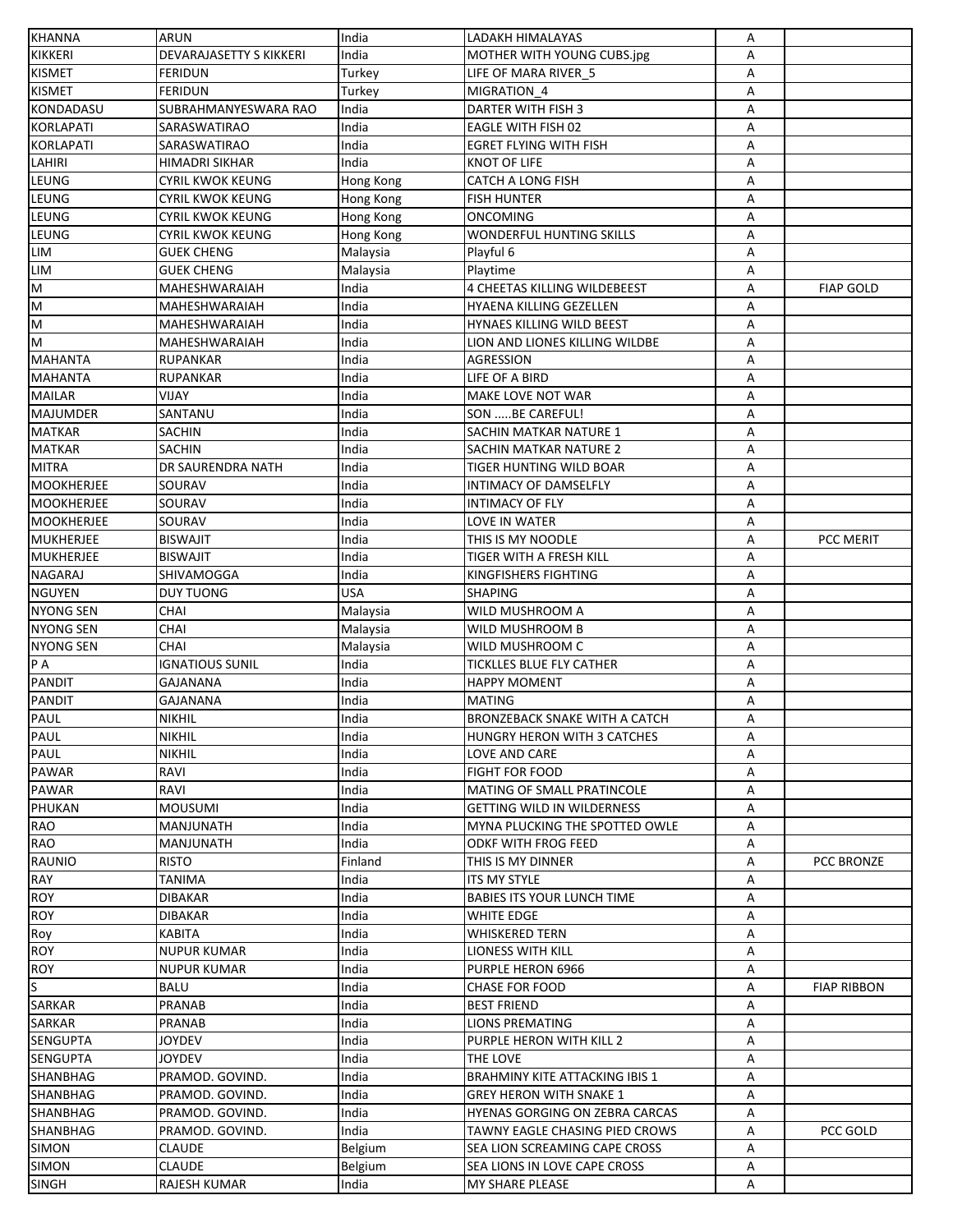| SOARES-GOMES          | <b>ROBERTO</b>  | Brazil  | <b>IMONUMENT VALLEY 2</b>    |                  |
|-----------------------|-----------------|---------|------------------------------|------------------|
| <b>STOLP</b>          | <b>JOBIT</b>    | Germany | PUTZTAG                      |                  |
| <b>ULLRICH</b>        | <b>BERND</b>    | Germany | european bee-eater1          |                  |
| <b>ULLRICH</b>        | <b>BERND</b>    | Germany | Sea lions attack             |                  |
| V.S. RAO              | <b>SUBNIVIS</b> | India   | <b>IFLEMINGO PAIR</b>        | <b>PCC MERIT</b> |
| V.S. RAO              | <b>SUBNIVIS</b> | India   | <b>ISTILTS MATING</b>        |                  |
| <b>VENKATA RAMANA</b> | <b>NARENDRA</b> | India   | IC1-DUSTING                  |                  |
| VENKATA RAMANA        | <b>NARENDRA</b> | India   | <b>C4-SYMETRICAL DUSTING</b> |                  |

| <b>Photo Fest International Digital Salon 2019</b> |                       |                                     |                                 |   |           |  |
|----------------------------------------------------|-----------------------|-------------------------------------|---------------------------------|---|-----------|--|
| <b>LAST NAME</b>                                   | <b>FIRST NAME</b>     | <b>COUNTRY</b><br><b>WORK TITLE</b> |                                 |   |           |  |
| <b>ADHIKARY</b>                                    | <b>PRABIR KUMAR</b>   | India                               | <b>EAST SIKKIM 1</b>            | Α |           |  |
| <b>ADHIKARY</b>                                    | <b>PRABIR KUMAR</b>   | India                               | <b>RAINING COLOURS</b>          | Α |           |  |
| <b>ALVARO</b>                                      | PIERMATTEI            | Italy                               | WIN BY A WHISKER                | Α |           |  |
| BANDYOPADHYAY                                      | <b>PURNA</b>          | India                               | NATURAL BRIDGE AT NEIL ISLAND   | Α |           |  |
| BANDYOPADHYAY                                      | <b>PURNA</b>          | India                               | <b>SUNSET FROM LUNTHUNG</b>     | Α |           |  |
| BANDYOPADHYAY                                      | <b>PURNA</b>          | India                               | ZIG ZAG ZULUK                   | А |           |  |
| <b>BANERJEE</b>                                    | <b>ABHIJEET KUMAR</b> | India                               | <b>EVENING OUT AT KAZIRANGA</b> | А |           |  |
| <b>BISWAS</b>                                      | <b>ARHAT</b>          | India                               | LOOPS                           | Α |           |  |
| <b>BISWAS</b>                                      | <b>ARHAT</b>          | India                               | <b>PEAKS</b>                    | Α |           |  |
| <b>BORDOLOI</b>                                    | <b>BIPUL</b>          | India                               | KIRTAN GHAR DOULUTSAV-1         | Α |           |  |
| <b>BORDOLOI</b>                                    | <b>BIPUL</b>          | India                               | KIRTAN GHAR DOULUTSAV-2         | A |           |  |
| <b>BORDOLOI</b>                                    | <b>BIPUL</b>          | India                               | KIRTAN GHAR DOULUTSAV-3         | A |           |  |
| <b>BORUAH</b>                                      | <b>SAURAV KUMAR</b>   | India                               | DOULUTSAV AT BARPETA SATRA      | А |           |  |
| <b>BORUAH</b>                                      | <b>SAURAV KUMAR</b>   | India                               | FLYING BOAT IN UMNGOT RIVER     | A |           |  |
| <b>BYAKOD</b>                                      | H.S.                  | India                               | ABHISEKA                        | А |           |  |
| <b>BYAKOD</b>                                      | H.S.                  | India                               | <b>BLESS ME</b>                 | Α |           |  |
| <b>BYAKOD</b>                                      | H.S.                  | India                               | <b>DEVOTION</b>                 | A |           |  |
| <b>BYAKOD</b>                                      | H.S.                  | India                               | <b>JODU KAMBALA</b>             | Α |           |  |
| <b>CHAKRABORTY</b>                                 | <b>MANAS</b>          | India                               | <b>DUBAI SKYSCAPE-5</b>         | Α |           |  |
| <b>CHAKRABORTY</b>                                 | SOUMYA                | India                               | <b>LAP OF NATURE</b>            | Α |           |  |
| <b>CHAKRABORTY</b>                                 | SOUMYA                | India                               | <b>SNOW LAND AND WATER</b>      | Α |           |  |
| <b>CHAKRAVARTY</b>                                 | <b>ASHIM</b>          | India                               | THE GREAT WALL                  | Α |           |  |
| <b>CHATTERJEE</b>                                  | PUJA                  | India                               | THE CATWALK                     | Α |           |  |
| CHAUHAN                                            | <b>VINOD</b>          | India                               | <b>FISHERMEN</b>                | Α |           |  |
| <b>CHAUHAN</b>                                     | <b>VINOD</b>          | India                               | <b>PINK HUSTLER</b>             | A |           |  |
| CHAUHAN                                            | <b>VINOD</b>          | India                               | THREE MUSKETEERS                | Α |           |  |
| Che                                                | <b>ARNALDO PAULO</b>  | Hong Kong                           | <b>BEGINNING OF THE DAY</b>     | Α |           |  |
| Che                                                | <b>ARNALDO PAULO</b>  | Hong Kong                           | FIRST LIGHT AT HEMU             | Α |           |  |
| Che                                                | <b>ARNALDO PAULO</b>  | Hong Kong                           | THE BLOOMING SMOKE 1            | Α | PCC GOLD  |  |
| Che                                                | <b>ARNALDO PAULO</b>  | Hong Kong                           | THE FISHERMAN 1                 | Α |           |  |
| Chen                                               | Feng-Lin              | Taiwan                              | <b>Hot Air Balloon Trip</b>     | Α |           |  |
| Chen                                               | Feng-Lin              | Taiwan                              | Manpower Tills the Fields       | Α |           |  |
| Chen                                               | Feng-Lin              | Taiwan                              | The Rainbow Bridge              | Α |           |  |
| <b>DAS</b>                                         | <b>ABHIJIT</b>        | India                               | <b>NAGA DANCE</b>               | Α |           |  |
| <b>DAS</b>                                         | <b>ATANU</b>          | India                               | <b>TEMI TEA GARDEN</b>          | Α |           |  |
| <b>DAS</b>                                         | DEBANGSHU             | India                               | <b>HILL ON FIRE</b>             | A |           |  |
| <b>DAS</b>                                         | <b>DEBANGSHU</b>      | India                               | <b>LIGHT TRAIL MUSCAT</b>       | Α | PCC MERIT |  |
| DAS                                                | DHIRAJ CHANDRA        | India                               | <b>FOLLOWING MOM</b>            | Α |           |  |
| <b>DAS</b>                                         | DHIRAJ CHANDRA        | India                               | <b>GARDEN OF CAVES</b>          | Α |           |  |
| <b>DAS</b>                                         | <b>MAYUKH RANJAN</b>  | India                               | <b>NA KHODA</b>                 | Α |           |  |
| <b>DAS</b>                                         | <b>NIKUNJA</b>        | India                               | <b>DZUKOU VALLY 2</b>           | Α |           |  |
| <b>DAS</b>                                         | <b>NIKUNJA</b>        | India                               | <b>HOLI OF BARPETA4</b>         | Α |           |  |
| <b>DAS</b>                                         | <b>NIKUNJA</b>        | India                               | WANGALA DANCE OF GARO TRIBE     | Α |           |  |
| DAS                                                | SATYAJIT              | India                               | OM MANI PADME HUM               | Α |           |  |
| <b>DAS BHAWAL</b>                                  | <b>MITA</b>           | India                               | <b>LADAKH STORY 22</b>          | Α |           |  |
| <b>DASGUPTA</b>                                    | <b>DIPANKAR</b>       | India                               | <b>RETURNING BACK HOME</b>      | Α |           |  |
| <b>DASGUPTA</b>                                    | <b>SUMAN</b>          | India                               | <b>NUBRA VALLEY</b>             | Α |           |  |
| DE                                                 | GARGI                 | India                               | CHANDRATAL                      | Α |           |  |
| <b>DHAR</b>                                        | <b>SUBHRA</b>         | India                               | DESERTSUNSET                    | Α |           |  |
| <b>FONG</b>                                        | CHANONN               | Malaysia                            | EXPLORING3                      | Α |           |  |
| <b>FONG</b>                                        | CHANONN               | Malaysia                            | HANYI HOME                      | Α |           |  |
| <b>FONG</b>                                        | <b>CHANONN</b>        | Malaysia                            | RAKHER UPOBASH PRAYERS          | Α |           |  |
|                                                    |                       |                                     |                                 |   |           |  |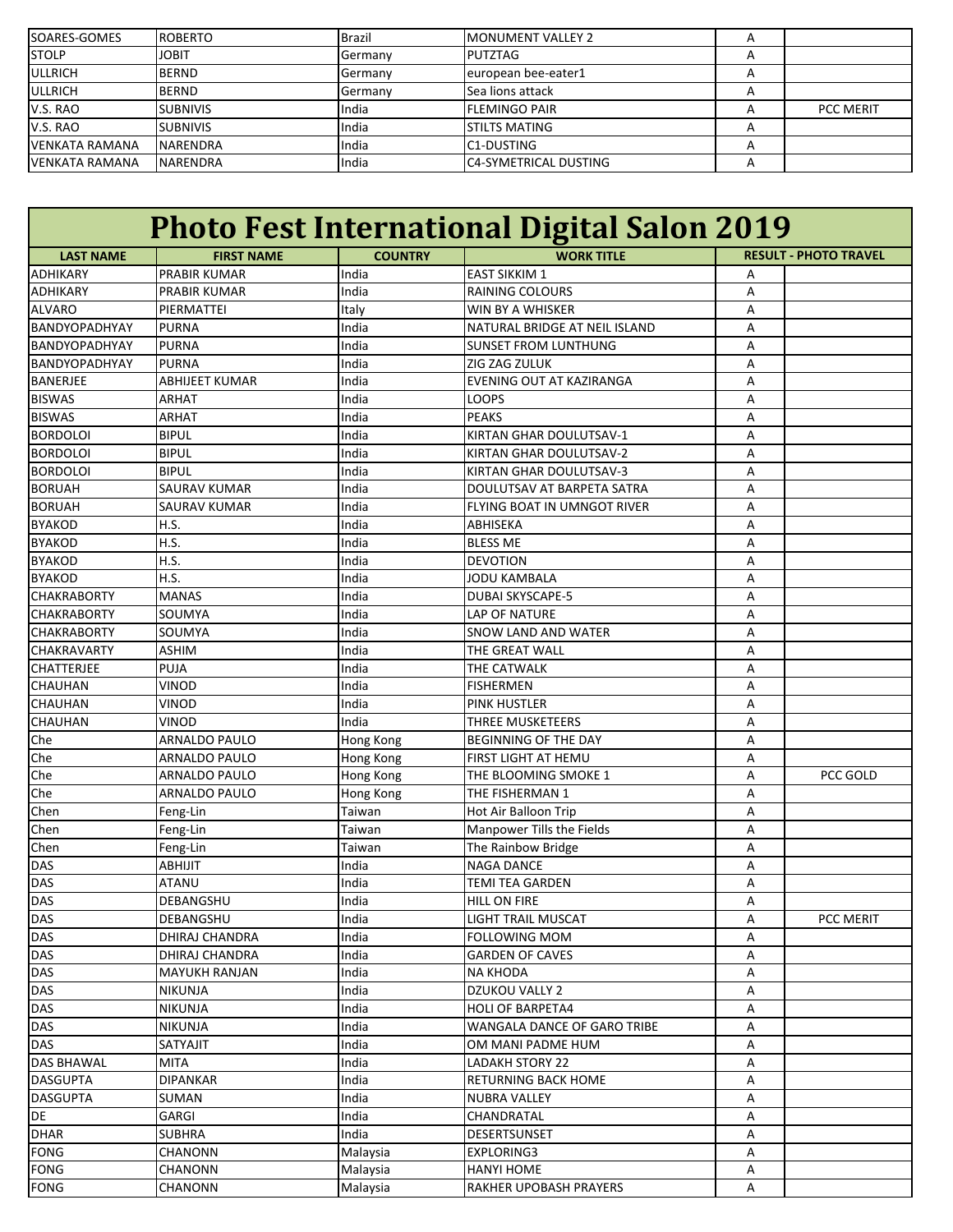| <b>FONG</b>         | <b>CHANONN</b>          | Malaysia    | <b>SURROUNDED BY LOVE</b>      | Α |                        |
|---------------------|-------------------------|-------------|--------------------------------|---|------------------------|
| GARG                | <b>SURAJ</b>            | India       | <b>MILKY WAY</b>               | Α |                        |
| <b>GARG</b>         | <b>SURAJ</b>            | India       | <b>PRAGUE SKYLINE</b>          | Α |                        |
| <b>GHOSH</b>        | <b>BASABJIT</b>         | India       | <b>SILK ROUTE</b>              | Α |                        |
| <b>GHOSH</b>        | <b>TAPAS</b>            | India       | <b>Tribal Life</b>             | Α |                        |
| <b>GOVINDARAJAN</b> | MANOHARAN               | India       | <b>DESERT WALK 2</b>           | Α |                        |
| <b>GOVINDARAJAN</b> | MANOHARAN               | India       | <b>EMBRACING DUSK</b>          | А |                        |
| <b>HORE</b>         | <b>DEBABRATA</b>        | India       | <b>ROOFTOP VENDOR</b>          | Α |                        |
| <b>JHAVERI</b>      | SHIRISH                 | India       | RAINBOW ON NAIGRA              | А |                        |
| JOSHI               | SANJAY                  | India       | DHARTI DHORA RI                | А |                        |
| <b>JOSHI</b>        | SANJAY                  | India       | PADHARO MHARE DESH             | А |                        |
| <b>KAR</b>          | SANDIPAN                | India       | AO HEAD HUNTER DANCE           | Α |                        |
| <b>KAR</b>          | SANDIPAN                | India       | KHIAMNIUNGAMS DANCE            | А |                        |
| KAR                 | SANDIPAN                | India       | LETS GO                        | A |                        |
| <b>KAR</b>          | SNIGDHA                 | India       | HERDER OF PUSHKAR              | А |                        |
| <b>KAR</b>          | SNIGDHA                 | India       | LOTHAS WORRIOR                 | А |                        |
| <b>KAR</b>          | SNIGDHA                 | India       | <b>SUMIS TULUNI DANCE</b>      | А |                        |
| <b>KAR</b>          | SNIGDHA                 | India       | WALKINGTHROUGHMEMORIES OFLIFE2 | Α |                        |
| <b>KHANNA</b>       | ARUN                    | India       | AMAZING LADAKH                 | А |                        |
| <b>KHANNA</b>       | <b>ARUN</b>             | India       | DIVINE LADAKH                  | А |                        |
| KONDADASU           | SUBRAHMANYESWARA RAO    | India       | VISHWESWARA PRABHA             | А |                        |
|                     |                         |             | SANKRANTI PRABHA               |   |                        |
| <b>KORLAPATI</b>    | SARASWATIRAO            | India       |                                | А |                        |
| <b>KYPRIANOU</b>    | <b>KLEA</b>             | Cyprus      | Mazoretes 2                    | А |                        |
| KYPRIANOU           | <b>KLEA</b>             | Cyprus      | Playing Drums on the Beach     | А |                        |
| LAHIRI              | <b>HIMADRI SIKHAR</b>   | India       | CROSSING                       | Α |                        |
| LE HOANG            | <b>NHAN</b>             | Vietnam     | CHAN CUU 6                     | А | FIP GOLD               |
| LEUNG               | <b>CYRIL KWOK KEUNG</b> | Hong Kong   | <b>MORNING BRIDGE</b>          | Α | <b>FIP RIBBON</b>      |
| LEUNG               | <b>CYRIL KWOK KEUNG</b> | Hong Kong   | WORKING AT RIVER               | A |                        |
| <b>LUKOVIC</b>      | VOJISLAV                | Serbia      | ON CHRISTMAS EVE               | Α |                        |
| LUKOVIC             | VOJISLAV                | Serbia      | URBAN STAMPEDO                 | Α |                        |
| <b>LYBAERT</b>      | <b>DANIEL</b>           | Netherlands | <b>KROMMEWEG</b>               | Α |                        |
| <b>LYBAERT</b>      | DANIEL                  | Netherlands | WINTER IN ZEELAND              | А |                        |
| <b>LYON</b>         | <b>DAVID</b>            | England     | The Needles                    | А |                        |
| <b>LYON</b>         | <b>DAVID</b>            | England     | Trooping the Colour            | Α |                        |
| <b>MAHANTA</b>      | <b>RUPANKAR</b>         | India       | <b>GULLS AND THE BOATMAN</b>   | А |                        |
| <b>MAHANTA</b>      | RUPANKAR                | India       | <b>TIGER WALK</b>              | А |                        |
| <b>MAHANTA</b>      | <b>RUPANKAR</b>         | India       | TIGERLAND                      | А |                        |
| <b>MAJUMDAR</b>     | JAYDEEP                 | India       | <b>DARLING HARBOUR</b>         | Α |                        |
| <b>MAJUMDER</b>     | SANTANU                 | India       | <b>REFLECTION</b>              | A |                        |
| <b>MAKAROVIC</b>    | ZORAN                   | Croatia     | IN THE WINTER FOG              | Α |                        |
| <b>MALLIK</b>       | SIBANI                  | India       | <b>FORTRESS</b>                | Α |                        |
| MANOHARAN           | <b>RUDRA</b>            | India       | <b>CASTLE ON THE ISLAND</b>    | А |                        |
| <b>MITRA</b>        | DR SAURENDRA NATH       | India       | <b>SUNRISE AT NAKURU</b>       | А |                        |
| <b>NGUYEN</b>       | <b>DUY TUONG</b>        | USA         | <b>HUE GIRLS 20</b>            | А |                        |
| <b>NGUYEN</b>       | <b>DUY TUONG</b>        | <b>USA</b>  | LAKE TAN RAI 4                 | А |                        |
| <b>NGUYEN</b>       | <b>DUY TUONG</b>        | USA         | LAKE TUYEN LAM 16              | А |                        |
| <b>NGUYEN</b>       | <b>DUY TUONG</b>        | USA         | <b>STARTING SEASON</b>         | Α | <b>FIAP GOLD</b>       |
| <b>NGUYEN</b>       | <b>QUANG TOAN</b>       | Vietnam     | FLY IN THE GOLDEN SEASON       | Α |                        |
| PANDHER             | SARABJIT                | India       | KEY GOMPA                      | А |                        |
| <b>PANDHER</b>      | SARABJIT                | India       | LAMAYARU                       | А |                        |
| <b>PANDHER</b>      | SARABJIT                | India       | <b>NAGA DANCE</b>              | А |                        |
| <b>PANDIT</b>       | GAJANANA                | India       | GOLDEN LIGHT                   | А |                        |
| PANDIT              | GAJANANA                | India       | NAIGARA FALLS                  | А |                        |
| <b>PANDIT</b>       | GAJANANA                | India       | <b>VIEW FROM EIFEL TOWER</b>   | А |                        |
| PAUL                | ABANI                   | India       | <b>AURORA BORIALIS 4</b>       | А |                        |
| <b>PELISIAK</b>     | RADOSLAW                | Poland      | WANDERERS                      | Α |                        |
| PELISIAK            | RADOSLAW                | Poland      | WINTER IN THE MOUNTAINS        | А |                        |
| PELISIAK            | RADOSLAW                | Poland      | WINTER SCULPTURE               | А |                        |
| PETERSOHN           | <b>UWE</b>              | Germany     | <b>FRAUENKIRCHE</b>            | А |                        |
| PETERSOHN           | UWE                     | Germany     | SZECHENYI TER                  | А | <b>CHAIRMAN CHOICE</b> |
| PHUKAN              | <b>MOUSUMI</b>          | India       | A FRAME FROM DAWKI             | А |                        |
| <b>PLAHA</b>        | <b>HELMUT</b>           | Germany     | WINTER DELIGHTS                | А | PCC BRONZE             |
| PRASAD              | JINESH                  | India       | <b>FINAL TOUCH</b>             | А | <b>FIP RIBBON</b>      |
| <b>PRASAD</b>       | <b>JINESH</b>           | India       | <b>INDONESIAN PRAMBANAN</b>    | А |                        |
| <b>PRASAD</b>       | <b>JINESH</b>           | India       | MOTHER AND CHILD               | А |                        |
|                     |                         |             |                                |   |                        |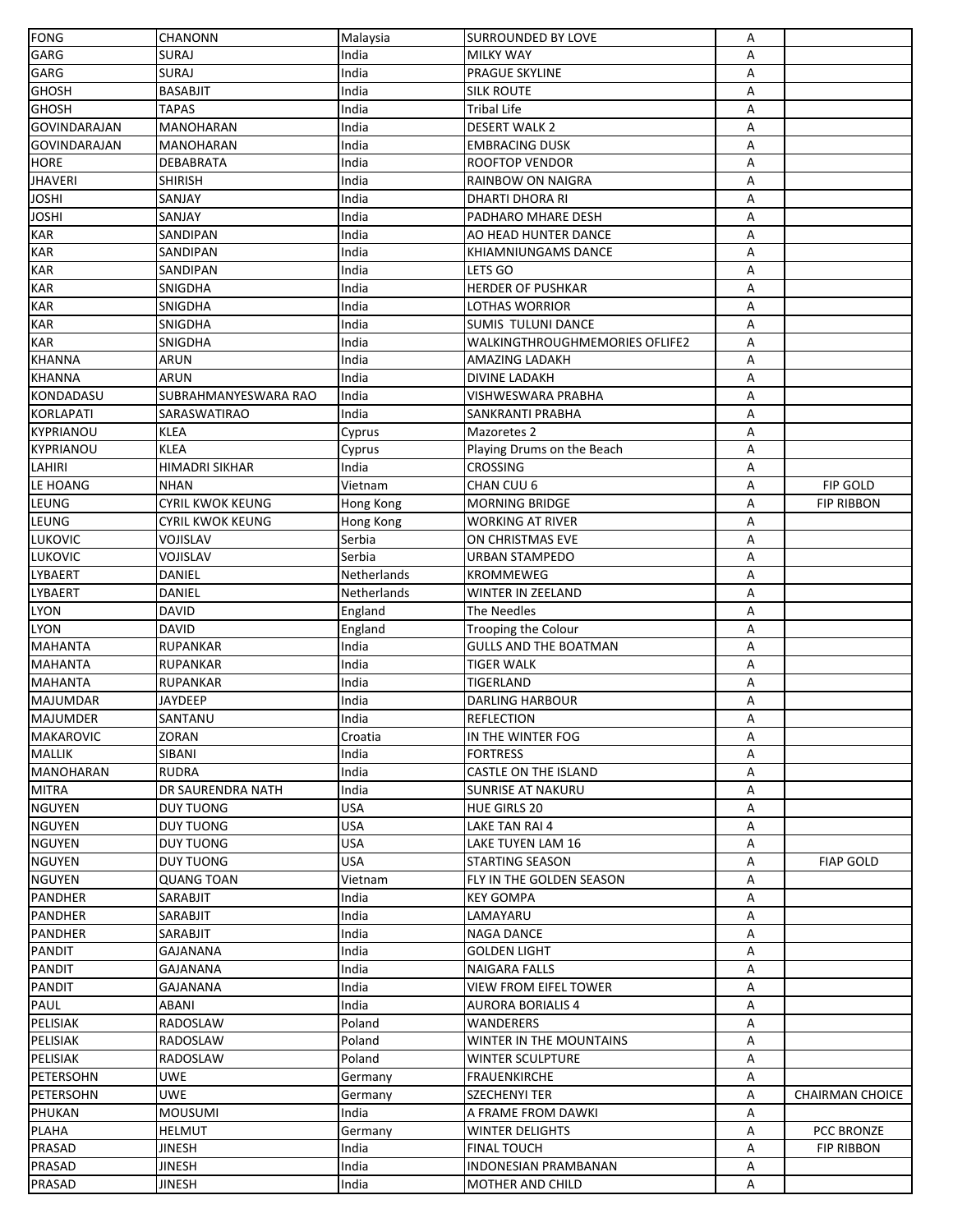| <b>RAPIER</b>     | <b>MALCOLM</b>     | <b>United Kingdom</b> | <b>THROUGH TOWER BRIDGE</b>           | А |                    |
|-------------------|--------------------|-----------------------|---------------------------------------|---|--------------------|
| <b>RAPIER</b>     | <b>MALCOLM</b>     | United Kingdom        | <b>TROMSO BRIDGE NORWAY</b>           | Α |                    |
| <b>RAUNIO</b>     | <b>RISTO</b>       | Finland               | <b>CLIMBING ON THE SAND</b>           | A |                    |
| <b>RAY</b>        | ARNAB              | India                 | <b>GREETING</b>                       | А |                    |
| <b>ROY</b>        | <b>DIBAKAR</b>     | India                 | PASSING BY THE LINE                   | А |                    |
| <b>ROY</b>        | <b>JAYA</b>        | India                 | PLAY IN WORK                          | Α |                    |
| <b>ROY</b>        | <b>NUPUR KUMAR</b> | India                 | LION FAMILY RESTING                   | A |                    |
| <b>ROY</b>        | <b>NUPUR KUMAR</b> | India                 | <b>MY TURN</b>                        | Α |                    |
| <b>RUBBOLI</b>    | <b>VENIERO</b>     | Italy                 | <b>CARNIVAL IN VENICE</b>             | A |                    |
| <b>RUBBOLI</b>    | <b>VENIERO</b>     | Italy                 | <b>VENETIAN MOMENT</b>                | Α |                    |
| <b>RUBBOLI</b>    | VENIERO            | Italy                 | VENETIAN MOMENT 7                     | Α |                    |
| SAHA              | PROSANTA KUMAR     | India                 | BEAUTY OF LAKE JAGDAMBAR              | А |                    |
| <b>SARKAR</b>     | <b>MOUSUMI</b>     | India                 | <b>CHHOU DANCE</b>                    | А |                    |
| <b>SARKAR</b>     | <b>MOUSUMI</b>     | India                 | SPLASH                                | A |                    |
| <b>SARKAR</b>     | <b>PRANAB</b>      | India                 | <b>BUDDHISTSPILGRIMAGE WAY TO KAI</b> | А |                    |
| SARKAR            | <b>PRANAB</b>      | India                 | WAY TO MANASKAILASH                   | А |                    |
| <b>SENGUPTA</b>   | SANJOY             | India                 | AMERAT ROAD 1                         | А |                    |
| <b>SENGUPTA</b>   | SANJOY             | India                 | <b>CAMEL RUN</b>                      | A |                    |
| SHANBHAG          | PRAMOD. GOVIND.    | India                 | <b>CHOBE RIVER</b>                    | Α | PCC MERIT          |
| SHANBHAG          | PRAMOD. GOVIND.    | India                 | PEOPLE IN LIONS TERRITORY             | A |                    |
| SOARES-GOMES      | <b>ROBERTO</b>     | <b>Brazil</b>         | <b>NUNS</b>                           | Α | PCC SILVER         |
| SOM               | <b>RAJ KUMAR</b>   | India                 | <b>BENDING ROAD</b>                   | Α |                    |
| SOM               | RAJ KUMAR          | India                 | <b>TIGERS NEST</b>                    | А |                    |
| <b>STOLP</b>      | <b>JOBIT</b>       | Germany               | <b>DUHNER WATTRENNEN</b>              | А |                    |
| <b>TAUKOJARVI</b> | <b>JOUKO</b>       | Finland               | <b>ARCTIC PYRAMIDS</b>                | А |                    |
| <b>TAUKOJARVI</b> | <b>JOUKO</b>       | Finland               | <b>FIRM LANDMARK</b>                  | А |                    |
| <b>TAUKOJARVI</b> | JOUKO              | Finland               | NOORDERLICHT SAILING                  | Α |                    |
| <b>TAUKOJARVI</b> | <b>JOUKO</b>       | Finland               | <b>REINDEER TAXI</b>                  | Α |                    |
| <b>THAKKAR</b>    | <b>MUKESH</b>      | India                 | <b>TRAFFIC ISLAND</b>                 | A |                    |
| <b>TRYLANSKI</b>  | ZYGMUNT            | Poland                | On the winter trail                   | Α |                    |
| <b>TRYLANSKI</b>  | ZYGMUNT            | Poland                | Ski training                          | А |                    |
| <b>TRYLANSKI</b>  | ZYGMUNT            | Poland                | To the shelter                        | А | <b>FIAP RIBBON</b> |
| <b>TRYLANSKI</b>  | ZYGMUNT            | Poland                | Winter tourist                        | Α |                    |
| <b>TZENG</b>      | CHIN-FA            | Taiwan                | <b>BUDDHA LIGHT SHINES NANJING</b>    | А |                    |
| <b>TZENG</b>      | CHIN-FA            | Taiwan                | ENJOYABLE DREAM LIFE                  | A |                    |
| <b>TZENG</b>      | CHIN-FA            | Taiwan                | S BAY OF LIFE CHINA XIAPU             | А |                    |
| <b>ULLRICH</b>    | <b>BERND</b>       | Germany               | Flagstad Lofoten Norway               | A |                    |
| <b>ULLRICH</b>    | <b>BERND</b>       | Germany               | Hamnoy Lofoten Norway                 | Α |                    |
| <b>ULLRICH</b>    | <b>BERND</b>       | Germany               | northern lights lofoten norway        | А | <b>FIAP RIBBON</b> |
| <b>ULLRICH</b>    | <b>BERND</b>       | Germany               | Strandidylle Lofoten Norway           | А |                    |
| ZIMMER            | <b>TANJA</b>       | Germany               | <b>HP-TRAIN</b>                       | A |                    |

| <b>Photo Fest International Digital Salon 2019</b> |                     |                |                                    |                                  |
|----------------------------------------------------|---------------------|----------------|------------------------------------|----------------------------------|
| <b>LAST NAME</b>                                   | <b>FIRST NAME</b>   | <b>COUNTRY</b> | <b>WORK TITLE</b>                  | <b>RESULT - PHOTO JOURNALISM</b> |
| <b>ADHIKARY</b>                                    | <b>PRABIR KUMAR</b> | India          | KADA LADAI PURULIA                 | A                                |
| <b>ALVARO</b>                                      | PIERMATTEI          | Italy          | A WINNING BREATH                   | A                                |
| <b>BHANDARI</b>                                    | <b>SUBHASISH</b>    | India          | RAMADHAN FAST BREAK                | A                                |
| <b>BHANDARI</b>                                    | <b>SUBHASISH</b>    | India          | RUNNING ON HOT PIT-VEL VEL         | A                                |
| <b>BISWAS</b>                                      | <b>MONOJ</b>        | India          | <b>LORD JAGANNATH AND DEVOTEES</b> | A                                |
| <b>BORDOLOI</b>                                    | <b>BIPUL</b>        | India          | <b>SUBMERGED ROAD</b>              | Α                                |
| <b>BORUAH</b>                                      | SAURAV KUMAR        | India          | <b>FIRE FIGHTERS</b>               | А                                |
| <b>BYAKOD</b>                                      | H.S.                | India          | <b>HOLY DROPS</b>                  | А                                |
| <b>BYAKOD</b>                                      | H.S.                | India          | OUT OFF CONTROL                    | А                                |
| <b>BYAKOD</b>                                      | H.S.                | India          | <b>WHITE FLAITS</b>                | A                                |
| <b>CHAKRABARTY</b>                                 | <b>RANA</b>         | India          | <b>CATTLE RACE</b>                 | A                                |
| <b>CHAKRABARTY</b>                                 | <b>RANA</b>         | India          | <b>HOLI NANDGAO</b>                | A                                |
| <b>CHAKRAVARTY</b>                                 | <b>ASHIM</b>        | India          | THE RACE TO PLOUGH                 | A                                |
| <b>CHAUHAN</b>                                     | <b>VINOD</b>        | India          | <b>HUDDLE</b>                      | A                                |
| <b>CHAUHAN</b>                                     | <b>VINOD</b>        | India          | <b>SHOT</b>                        | A                                |
| Che                                                | ARNALDO PAULO       | Hong Kong      | <b>CHARCOAL FACTORY WORKER 4</b>   | Α                                |
| Che                                                | ARNALDO PAULO       | Hong Kong      | <b>HORSE FLIGHT 5</b>              | A                                |
| Chen                                               | Feng-Lin            | Taiwan         | Fishing with Brimstone             | A                                |
| Chen                                               | Feng-Lin            | Taiwan         | Palanguin                          | А                                |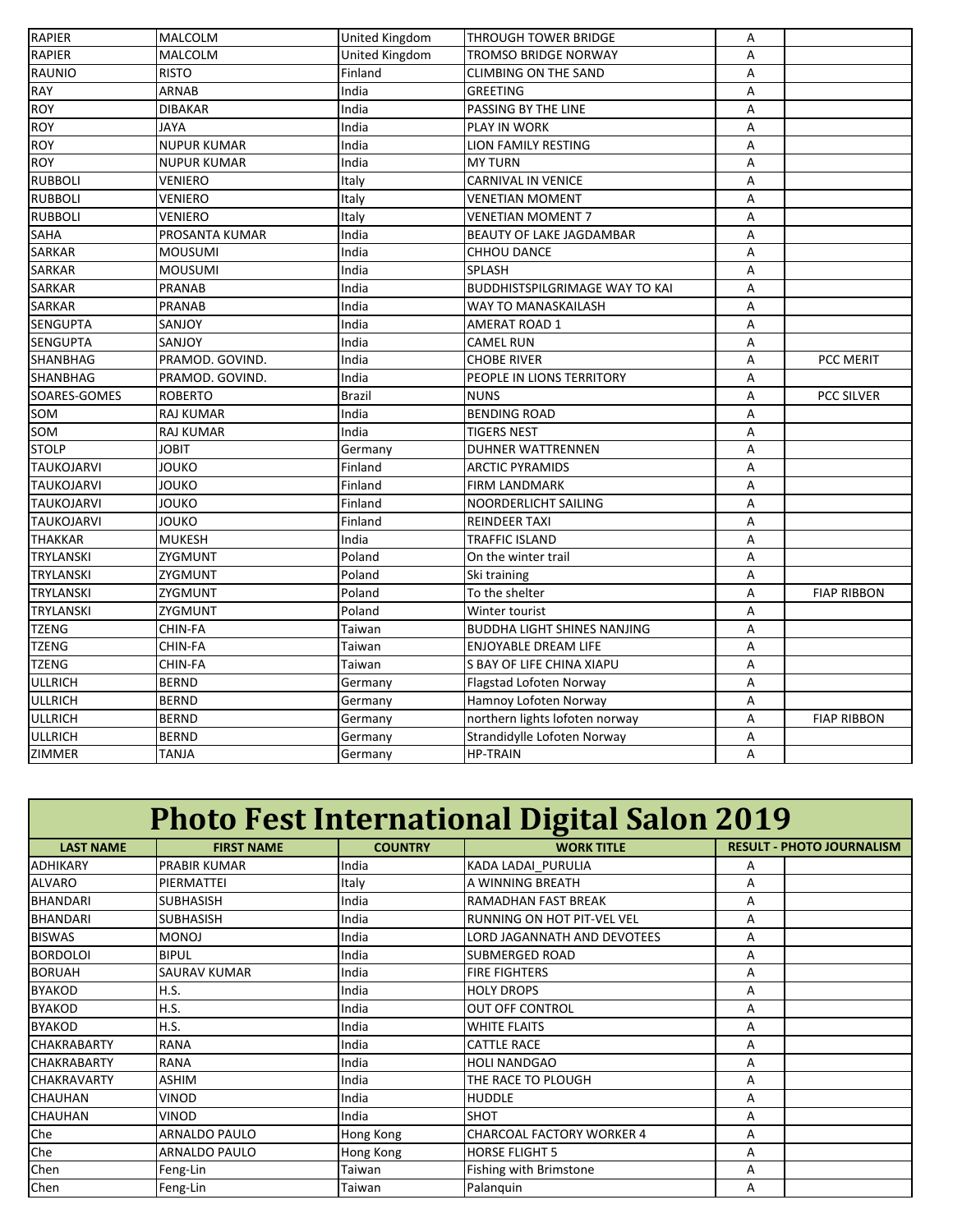| Chen                | Feng-Lin                | Taiwan                   | Setting the Flagship Ablaze | А      |                        |
|---------------------|-------------------------|--------------------------|-----------------------------|--------|------------------------|
| Chen                | Feng-Lin                | Taiwan                   | <b>Wheelchair Tennis</b>    | A      |                        |
| <b>DAS</b>          | ABHIJIT                 | India                    | NAGA HORNBIL FESTIVAL       | Α      |                        |
| DAS                 | ARKADEEP                | India                    | AAMI JACCHI                 | Α      |                        |
| DAS                 | <b>ATANU</b>            | India                    | <b>CRUELTY AT GAJANAN</b>   | А      |                        |
| <b>DAS</b>          | <b>ATANU</b>            | India                    | <b>STRENGTH OF FAITH</b>    | Α      |                        |
| DAS                 | DEBANGSHU               | India                    | <b>BULLFIGHT ARAB</b>       | А      |                        |
| <b>DAS</b>          | <b>MAYUKH RANJAN</b>    | India                    | EID <sub>1</sub>            | А      |                        |
| <b>DAS</b>          | <b>MAYUKH RANJAN</b>    | India                    | NAMAZ IN NAKHODA            | А      |                        |
| <b>DAS</b>          | PRABIR KUMAR            | India                    | DEDICATED                   | Α      |                        |
| <b>DAS</b>          | PRABIR KUMAR            | India                    | DEVOTED                     | Α      |                        |
| <b>DAS</b>          | PRABIR KUMAR            | India                    | HOLY RUN                    | А      |                        |
| <b>DAS BHAWAL</b>   | MITA                    | India                    | <b>KUSTI AN EVENT</b>       | Α      |                        |
| <b>DAS BHAWAL</b>   | <b>MITA</b>             | India                    | VELVEL DEVOTEE 2            | А      |                        |
| <b>DASGUPTA</b>     | SUMAN                   | India                    | KICKED AND PUNCHED          | А      |                        |
| <b>DASGUPTA</b>     | SUMAN                   | India                    | THEATRICAL                  | Α      |                        |
| DE                  | GARGI                   | India                    | GAJAN DANCE                 |        |                        |
| <b>FONG</b>         | <b>CHANONN</b>          |                          | HARVESTING BREAKFAST        | Α<br>Α | FIP GOLD               |
| <b>FONG</b>         | CHANONN                 | Malaysia                 |                             |        |                        |
|                     |                         | Malaysia                 | <b>PROTECTION</b>           | Α      |                        |
| <b>FONG</b>         | CHANONN                 | Malaysia                 | <b>START OF WORK DAY</b>    | А      |                        |
| <b>GARG</b>         | <b>SURAJ</b>            | India                    | <b>CARNIVAL DE BINCHE</b>   | А      |                        |
| <b>GHOSH</b>        | SAMRAT                  | India                    | <b>EVACUATION</b>           | А      |                        |
| <b>GHOSH</b>        | SAMRAT                  | India                    | EVACUATION2                 | Α      | PCC MERIT              |
| <b>GHOSH</b>        | SAMRAT                  | India                    | HIDE & SEEK                 | Α      |                        |
| <b>GHOSH</b>        | SAMRAT                  | India                    | URBAN FLOOD                 | Α      |                        |
| <b>GHOSH</b>        | <b>TAPAS</b>            | India                    | Performance in the arena    | А      |                        |
| <b>GOVINDARAJAN</b> | MANOHARAN               | India                    | <b>BREAKING THE WAVE</b>    | А      |                        |
| <b>GOVINDARAJAN</b> | MANOHARAN               | India                    | CAR FESTIVAL                | Α      |                        |
| <b>GOVINDARAJAN</b> | MANOHARAN               | India                    | JALLIKATTU                  | А      |                        |
| <b>GUTTERIDGE</b>   | ANDY                    | England                  | <b>BEAM STYLE</b>           | А      |                        |
| <b>GUTTERIDGE</b>   | ANDY                    | England                  | VALENCIA FALLAS FESTIVAL    | А      |                        |
| <b>HADJIPAVLOU</b>  | <b>THANASIS</b>         | Cyprus                   | A story from movies         | А      |                        |
| <b>HARI</b>         | P JITENDER              | India                    | DARE DEVILS                 | Α      |                        |
| <b>HARI</b>         | P JITENDER              | India                    | TRAINING                    | А      |                        |
| <b>HARI</b>         | P JITENDER              | India                    | TRANSFORMER BURNT CAR       | Α      |                        |
| <b>HORE</b>         | DEBABRATA               | India                    | NAMAZ 2                     | А      | <b>PCC SILVER</b>      |
| <b>HORE</b>         | DEBABRATA               | India                    | <b>OVER CROWDED TRAIN</b>   | А      |                        |
| <b>HORE</b>         | <b>DEBABRATA</b>        | India                    | PRAYAGRAJ 2019              | Α      |                        |
| <b>JAVADOVA</b>     | NADEZHDA                | Azerbaijan               | <b>FIREFIGHTING</b>         | A      |                        |
| <b>JAVADOVA</b>     | NADEZHDA                | Azerbaijan               | ONE SECOND BEFORE VICTORY   | Α      |                        |
| <b>JAVADOVA</b>     | NADEZHDA                | Azerbaijan               | WINNER                      | А      |                        |
| <b>KAR</b>          | SANDIPAN                | India                    | <b>DANCE OF NAGA TRIBES</b> | Α      |                        |
| <b>KAR</b>          | SANDIPAN                | India                    | <b>KACHARI DANCE</b>        | А      |                        |
| <b>KAR</b>          | SANDIPAN                | India                    | <b>KISAMA MOMENT</b>        | А      |                        |
| <b>KAR</b>          | SANDIPAN                | India                    | TOWARDS THE GOAL            | А      |                        |
| <b>KAR</b>          | SNIGDHA                 | India                    | CIRCLE OF FAITH             | А      |                        |
| <b>KAR</b>          | SNIGDHA                 | India                    | HUMAN CENTIPEDE             | Α      |                        |
| <b>KHANNA</b>       | ARUN                    | India                    | THE CART RACER              | А      |                        |
| KONDADASU           | SUBRAHMANYESWARA RAO    | India                    | <b>NCC PARADE</b>           | А      |                        |
| KONDADASU           | SUBRAHMANYESWARA RAO    | India                    | <b>RESCUE OPERATION</b>     | А      |                        |
| KONDADASU           | SUBRAHMANYESWARA RAO    | India                    | <b>SHIVA PRABHA</b>         | А      |                        |
| <b>KORLAPATI</b>    | SARASWATIRAO            | India                    | NAVY DAY AT RK BEACH        | А      | <b>FIP RIBBON</b>      |
| KYPRIANOU           | <b>KLEA</b>             | Cyprus                   | The Royal Couple at Parade  | А      | <b>FIAP RIBBON</b>     |
| LAHIRI              | SOUGATA                 | India                    | HANDSHAKE                   | А      | <b>FIP RIBBON</b>      |
| LAHIRI              | SOUGATA                 | India                    | PRAYING FOR PEACE           | А      |                        |
| LEUNG               | <b>CYRIL KWOK KEUNG</b> | Hong Kong                | <b>FAST CHASING</b>         | А      |                        |
| LEUNG               | <b>CYRIL KWOK KEUNG</b> | Hong Kong                | <b>PAIN FIGHT</b>           | А      |                        |
| LIM                 | <b>GUEK CHENG</b>       | Malaysia                 | Circle                      | А      | <b>CHAIRMAN CHOICE</b> |
| LIM                 | <b>GUEK CHENG</b>       |                          |                             |        |                        |
| <b>MALLIK</b>       | SIBANI                  | Malaysia<br>India        | Turning<br>APPLAUSE         | Α<br>А |                        |
| <b>MARTIN</b>       | <b>KYLIE-ANN</b>        |                          | DAD EXPLAINING HIS CRASH    | Α      |                        |
| MILENTIJEVIC        | <b>JELICA</b>           | England                  |                             |        |                        |
|                     |                         | Serbia                   | ARTISTIC SWIMMING           | А      |                        |
| <b>NGUYEN</b>       | <b>DUY TUONG</b>        | <b>USA</b><br><b>USA</b> | <b>ELEPHANT RACE 1</b>      | А      |                        |
| <b>NGUYEN</b>       | <b>DUY TUONG</b>        |                          | <b>HORSE RACE 2</b>         | А      |                        |
| <b>NGUYEN</b>       | <b>DUY TUONG</b>        | <b>USA</b>               | LE HOI DU BAY TAI TU LE 1   | А      |                        |